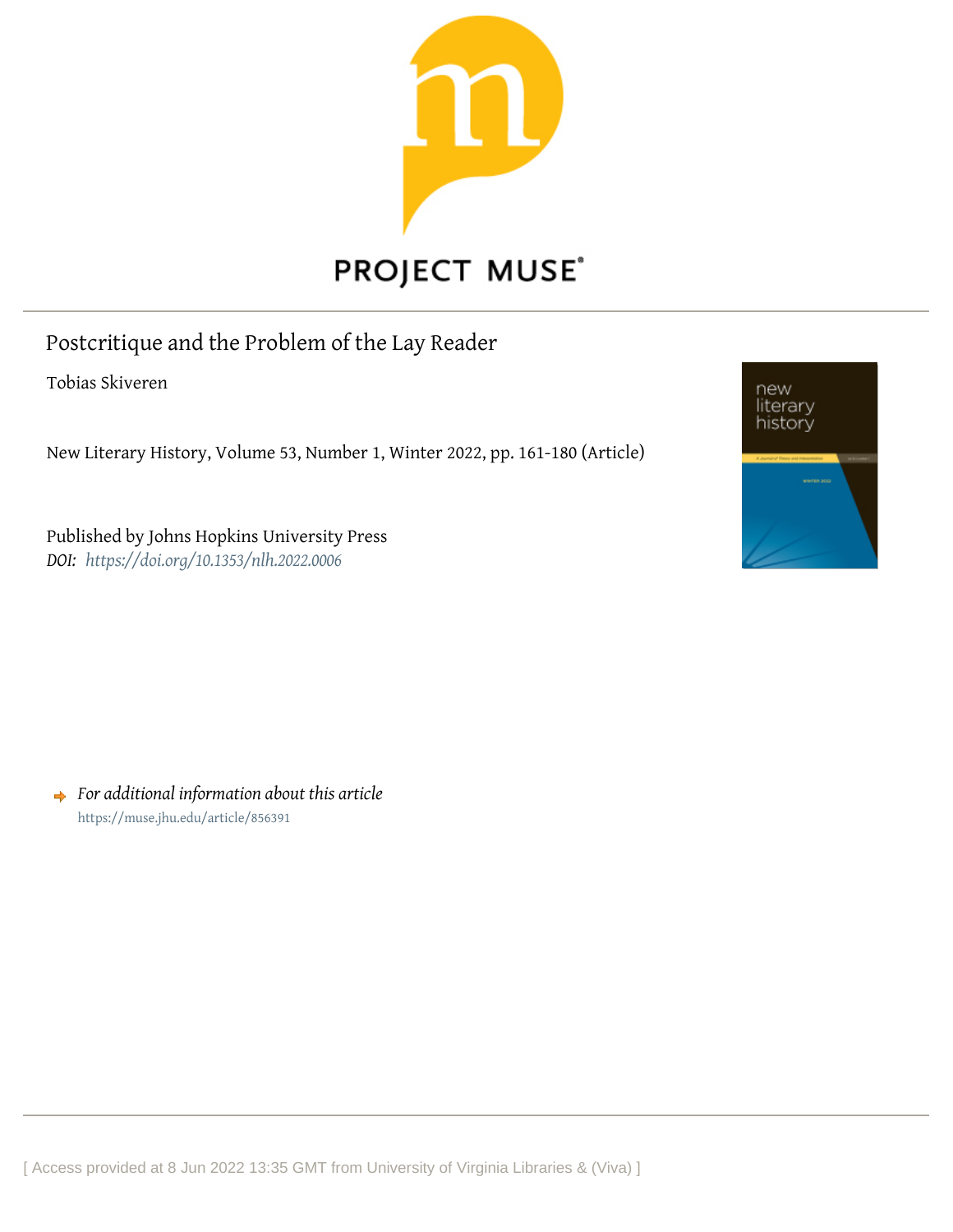# Postcritique and the Problem of the Lay Reader

## Tobias Skiveren

 $\prod_{\text{the}}$ t's been a few years now since rita felski announced her call for a "postcritical reading," and it's been even longer since the various turns to "reparation," "surface reading," and "description" sparked the initial debates about the ways we read, or should read, now.1 For more than a decade, literary scholars have been arguing among themselves about whether to read with or against the grain, to stand in front of the text or to dig below appearances, to always historicize(!) or to prefer not to. The "method wars," as these disputes have been dubbed, are indeed not over, and yet, as a decade of methodological quarreling comes to a close, it might be time to pause for a moment, lay down arms, and evaluate the state of the debate and its preliminary outcomes.

To be sure, many scholars are more aware today of the predictability and reductionism of certain modes of critical analysis. It speaks to the success of the postcritical wing that a figure like Bruce Robbins, one of the most vocal critics of Felski's seminal book *The Limits of Critique*, 2 now feels the need to credit his peers for avoiding "the tedious question of whether a given text is commendably critical of neoliberalism or uncritically reflective of it."3 The comment is dropped as a casual remark in a recent review essay, but its presence, I believe, is indicative. Even to the advocates of critique, grand claims about a given work's subversive potential are going out of fashion, and the binary scheme of thumbs-up/thumbs-down to the hidden politics of a text can now appear tedious as well as reductive. That being said, the critique of critique had larger goals. Its aim was not only to complexify a suspicious mode of analysis that had apparently lost its element of surprise.<sup>4</sup> More so, the methodological pushback was motivated by a wish to counter analytical dogmatism by, in the words of Felski, "freeing up literary studies to embrace a wider range of affective styles and modes of argument" (*LC* 3). In this context, "postcritical reading" was presented as an umbrella term that could guide us away from "the kinds of arguments we know how to conduct in our sleep" and toward new modes of analysis that were not uncritical, but in some sense had moved beyond critique (*LC* 173). Felski has subsequently voiced concerns about how some scholars have used her neologism as a catch-all term that ignores methodologi-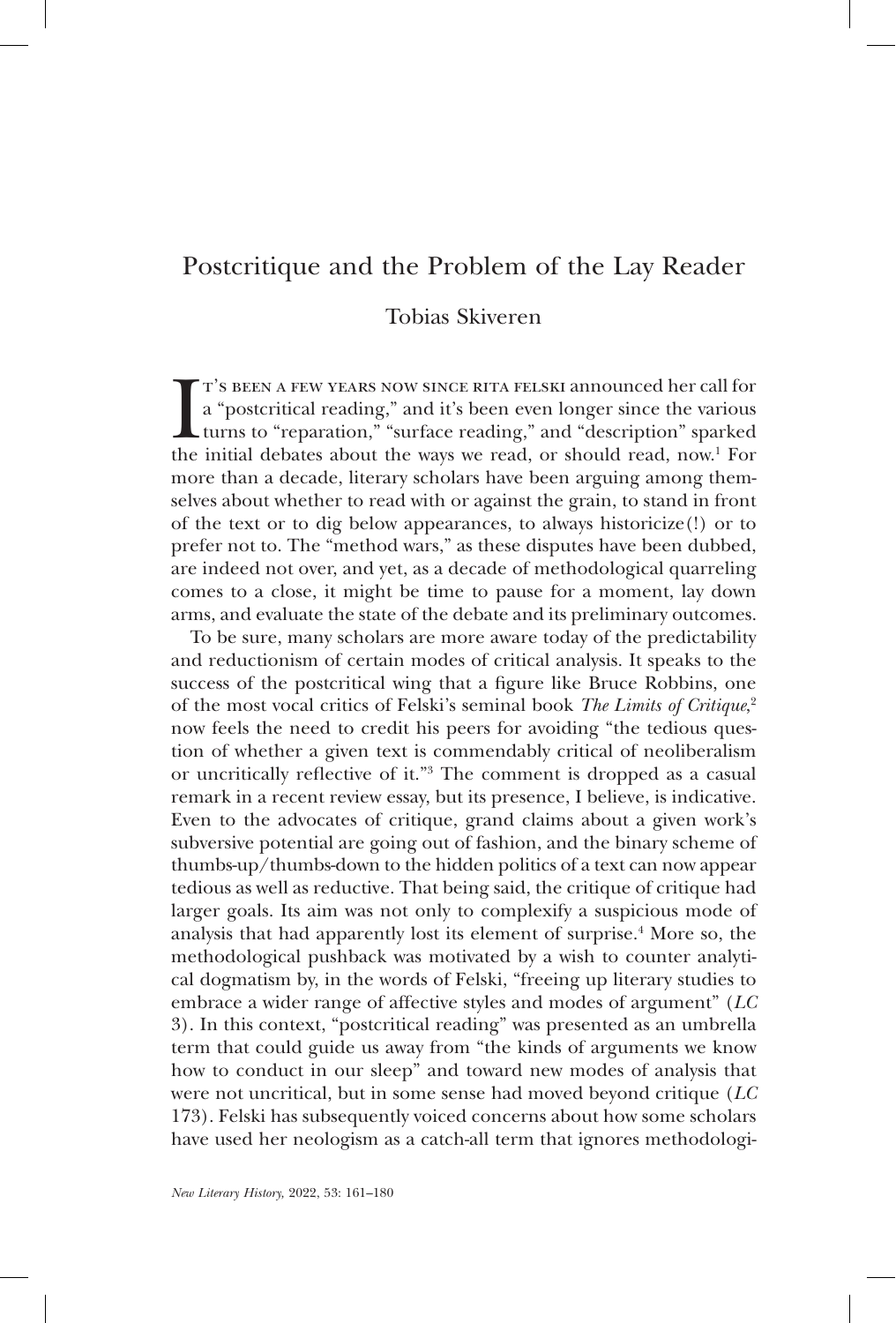cal or political disagreements between herself and other literary critics who are suspicious of suspicion.<sup>5</sup> Yet one can hardly blame people for taking such terminological liberties, given Felski's own reluctance to define "postcritique" in anything more than negative terms in *The Limits of Critique*, while explicitly handing over the job of filling out the specific semantics to future literary scholars (*LC* 173). Now, however, after numerous articles, books, and special issues discussing these topics, one might expect such a semantic to be available.<sup>6</sup> What, in short, does a postcritical reading look like?

The answer to this question, though, is not yet self-evident, even to those of us who have followed the intense debates up close. We are quite far, I think, from having a method as distinct and operationalizable as those developed under the banner of critique. What has emerged from these discussions, nonetheless, is a set of recurring focal points that can offer guidance and advice. A significant part of the debate, for instance, has centered on the possibility of developing alternative spatial metaphors to steer practices of literary analysis away from critique's injunction to *dig deep* or *look beneath* the words on the page. Instead, some scholars suggest studying textual surfaces; others urge us to position ourselves in front of the text; and still others argue for abandoning the language of spatiality altogether (*LC* 12).7 Running parallel to these debates on "depth," another influential line of discussion has pivoted on the advantages of refocusing from negative to positive affect. Echoing Eve Kosofsky Sedgwick's famous shift from paranoia to reparation, several figures suggest remolding the affective dispositions of critique by, for example, recasting literary criticism as a practice of hope that retains optimism in times of disappointment, whereas critics on the opposite wing have, in response, defended attitudes of pessimism and aggression.<sup>8</sup>

While such proposals for new spatial metaphors and affective dispositions have been subject to extensive commentary and debate, less attention has been paid to a third recurring topic that proves just as significant to the postcritical project. I am thinking here of the habitual reassessment of a practice we might call "lay reading." For many years, lay reading was dismissed as naive, too vicarious to really appreciate the aesthetic and formal dimensions of texts, and too immersive to be properly critical. But today, numerous scholars inspired by the methodological debates are dropping the old elitist disdain in order to explore the various affective, institutional, and experiential dimensions of nonacademic reading with renewed interest and commitment.9 In fact, the ambition here has often been to reevaluate this type of reading by acknowledging, for instance, the value and significance of amateur criticism and so-called "bad read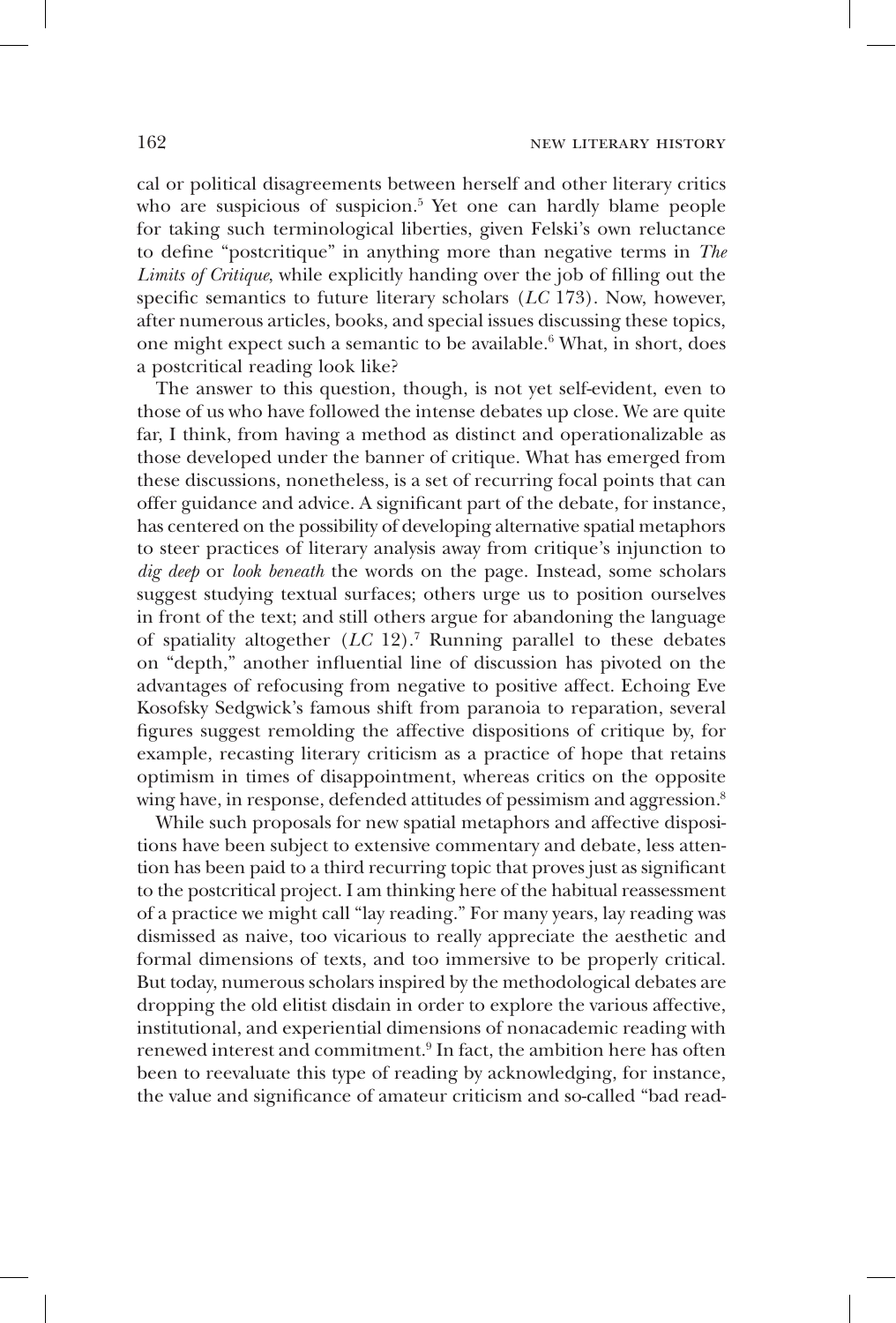ers." Some have called for a revolution of the ordinary, others again for an unlearning of academic habits of reading.10

Resonating with this last phrase in particular, Winfried Fluck notes in a recent assessment of Felski's book that the main ambition of postcritique is to "transform interpreters back into readers."11 While Felski herself denies this claim, arguing that such a move would be "professional suicide," I think Fluck is not wholly wrong here, in the sense that the convergence of academic criticism and lay reading remains a dominant trend in the work springing from postcritical discussions.<sup>12</sup> Even so, Felski's reservations are easy to follow. What is the point, potential students might ask, of enrolling in literary studies departments if the only thing you learn is nonacademic reading skills that you can acquire on your own? In any case, the fact that a scholar like Fluck can misread the intentions of Felski and co. indicates that the current academic fascination for nonacademic reading faces a rather tricky question: how do postcritical scholars reevaluate practices of lay reading without becoming lay readers themselves?

In this essay, I want to argue that an attachment to lay reading not only fuels the current emergence of countertrends to critique, but also threatens the survival of the postcritical project. This is so because the reevaluation of lay reading works as a double-edged sword. On the one hand, it helps break down barriers between literary studies and a broader public by reengaging nonprofessional practices and experiences that have hitherto often been found unworthy of academic attention. But as a methodological lodestar, lay reading, on the other hand, risks undermining the academic status of the postcritical scholar. In what follows, I make my case by studying how the figure of "the lay reader" structures central claims on both sides of the debate.13 First, I will show how the defense of lay reading counters an elitist tendency in critical scholarship to regard such modes of reading—and those who value them—as politically dubious. Having credited its importance in critiquing critique, I then try to make clear how the attachment to lay reading also complicates the formation of viable alternatives to critique. The methodological innovations springing from these debates, I argue, often take lay reading as some sort of methodological ideal, which, in turn, obscures the distinction between academic scholarship and the practices of nonprofessional readers. The attachment to lay reading, then, might explain, to some extent, why postcritique appeals to some scholars as an alternative to critique. But looking forward, we may need to redirect our intellectual efforts if we want to prevent postcritique from running out of steam.<sup>14</sup>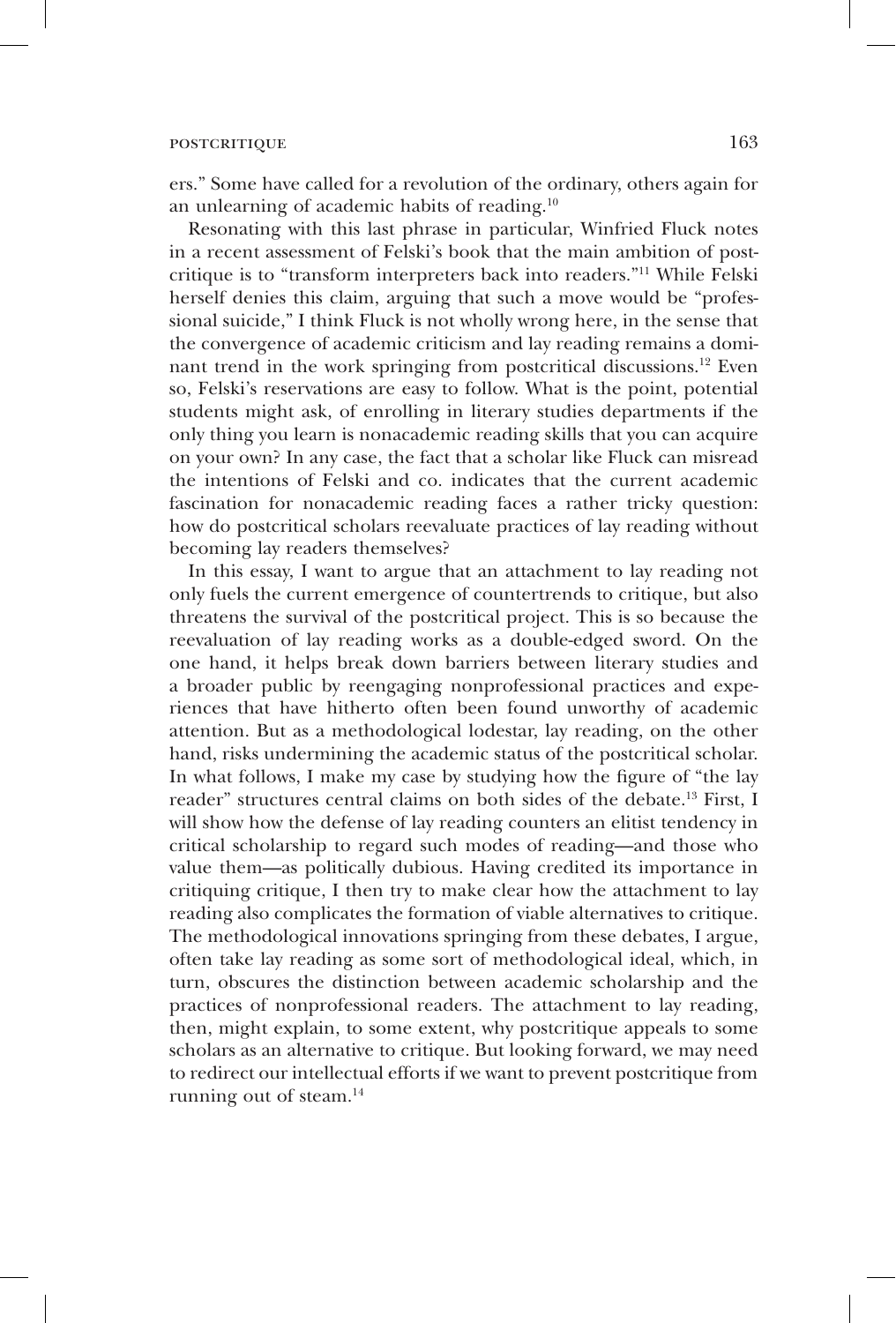#### Critique: How to Distinguish Academics from Fans

What is lay reading to professional literary critics? What role did it play in the rise of postcritique? And what are the stakes involved in its invocation in present disputes? The history of lay reading in literary studies is long and complex. It reaches back through medieval ideas of laity to Aristotelian poetics (and beyond) and evolves constantly in conjunction with more recent academic ideals and taboos, from the idea of an affective fallacy to that of allegories of reading.15 But in another sense it is also quite simple. Throughout most of its modern institutional existence, the field of literary studies has repeatedly framed the lay reader as its constitutive Other: the excluded subjectivity against which the proper literary critic defines himself. As Merve Emre has argued recently, the institution of literary studies consolidated its academic identity in the postwar US by distinguishing "bad readers" from "good readers" in ways that favored the appreciation of aesthetic qualities and made touchy-feely identification an academic no-go.16 To be a proper literary critic, the logic went, was to cultivate a formalist sensibility and leave the banality of vicarious immersion to the lay reader. While this dichotomy might still be at play in many literary studies departments today, what designates a "good reader" has also shifted over the years. With the advent of Marxist theory and US adaptions of "poststructuralism" in the 1970s and 1980s, there arose a new zeitgeist that professed the radicality of critical methodologies along with their associated attitudes of suspicion, skepticism, and political indignation. In the words of Nicholas Holm—who, in turn, draws on the words of Pierre Bourdieu—the elites of higher education are no longer distinguished by an "aesthetic disposition" that enables them to discuss the literary originality of William Shakespeare or the specific configuration of narrative devices in James Joyce's oeuvre; nowadays, cultural capital seems to be signaled instead by means of a "critical disposition" that is more concerned with evaluating the subversive or activist potential of a given cultural object, the extent to which it subverts hierarchies of race and gender, reproduces neoliberal assumptions, and so on.<sup>17</sup> To be sure, many literary scholars have sensed this shift in atmosphere; but even in terms of sheer quantity, formal methods are just not as popular as they used to be, while social, theoretical, and critical approaches have been on the rise for years.18

The "quiet transformation of literary studies," as some have called this development, does not mean, however, that literary scholars have stopped defining themselves in opposition to the "bad reading" of lay readers.19 Like its aesthetic predecessor, Holm writes, the critical disposition often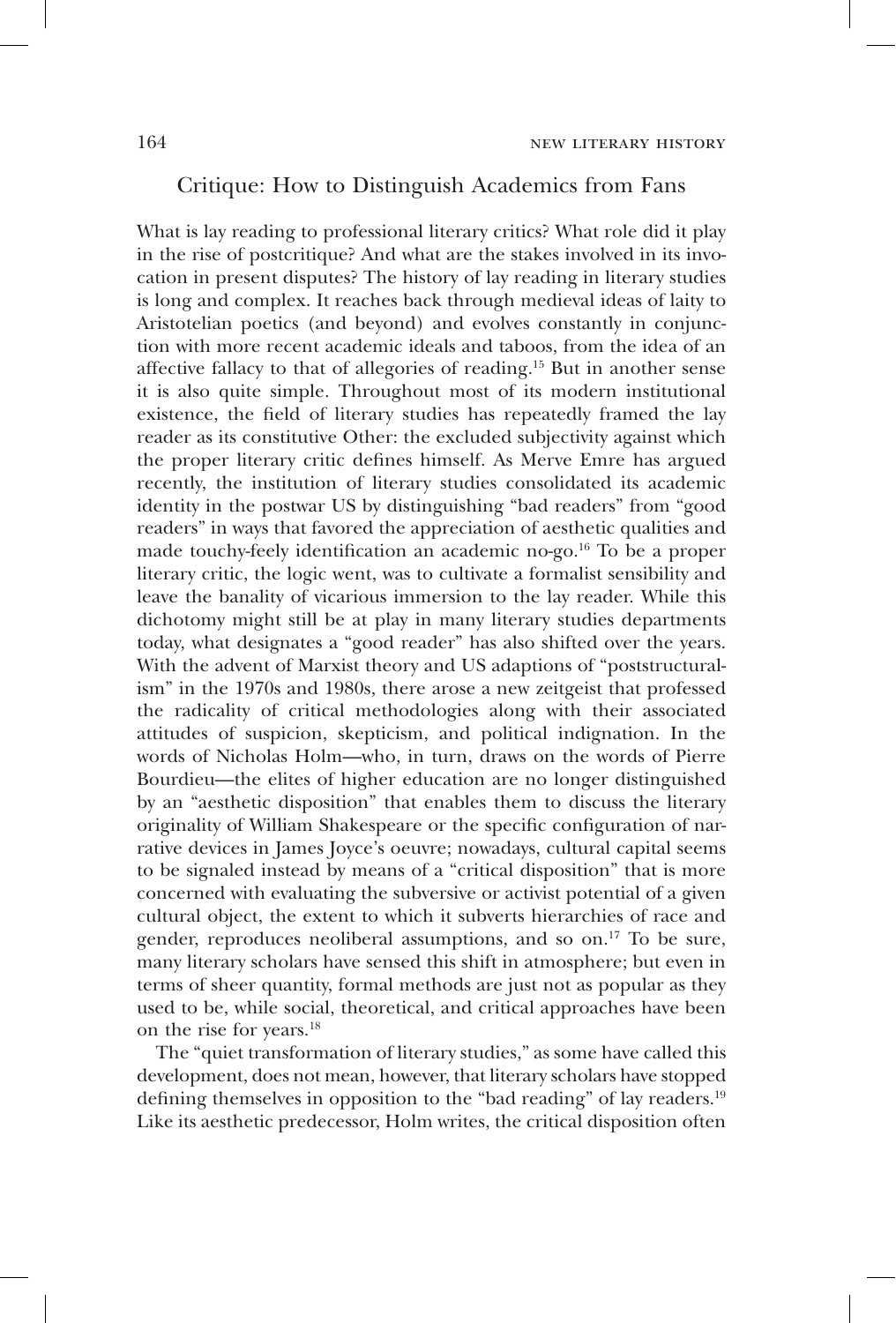functions "as an exercise of privilege that distinguishes between those who have access to cultural criticism as a mode of interpretation and those who do not."20 And yet, as the semantics of "good reading" have shifted, so has the meaning of its negative counterpart. No longer naïve because of her banal identifications and poor literary taste, the lay reader is now cast as a politically dubious figure. "The ordinary reader," Fredric Jameson snorted in *The Political Unconscious*, concerns herself too much with the literal meaning of texts, thus failing to see that "if everything were transparent, then no ideology would be possible, and no domination either."21 The figure who was once viewed as a philistine unable to appreciate the real artistry of literature comes across in an era of critique as an ideological pawn subjected to forces beyond her comprehension.

What, then, does this historical reciprocity of good and bad reading have to do with the rise of postcritique and its adversaries? While the predictability of certain modes of critical analysis surely helped inspire the call for methodological revisioning, the movement of postcritique also caught on because of a growing dissatisfaction with this long-standing tradition of dismissing the lay reader. Heather Love gets it exactly right when she argues that the main target in Felski's "book is not critique but elitism, which she identifies in both leftist vanguardism and belletristic defenses of literary value."22 What drives *The Limits of Critique*, in other words, is the effort not only to produce new methods but also to undo highbrow conceptualizations of good and bad reading. This is also the case, I would argue, for much of the scholarship that has emanated from these discussions.

Consider, for instance, Melanie Micir and Aarthi Vadde's recent work on "amateur criticism." By directing attention to the casual, minor, or ephemeral types of writing traditionally excluded from the purview of literary studies—such as editorial notes, diary entries, and Instagram posts—Micir and Vadde stress the value of developing alternative lines of inquiry that bring "unprofessional postures and exploited workers back into focus" in order to rethink "what expertise is and where it lies."23 Or take Emre's above-mentioned work on the "paraliterary," which similarly—though critical toward many postcritical trends—suggests a renewed ethnographic interest in "bad" writers and readers "with little to no social value to the institutions of literature and the guardians of literary culture."24 While the inclusion of lowbrow texts and their readers is certainly a key part of postcritique's anti-elitist impulse, one might also note the careful attention paid to readability by this group of scholars. On several occasions, Felski has commented on this effort, airing her admiration for Richard Rorty's ability to convey complex philosophical arguments in ways that resonated with large audiences.<sup>25</sup>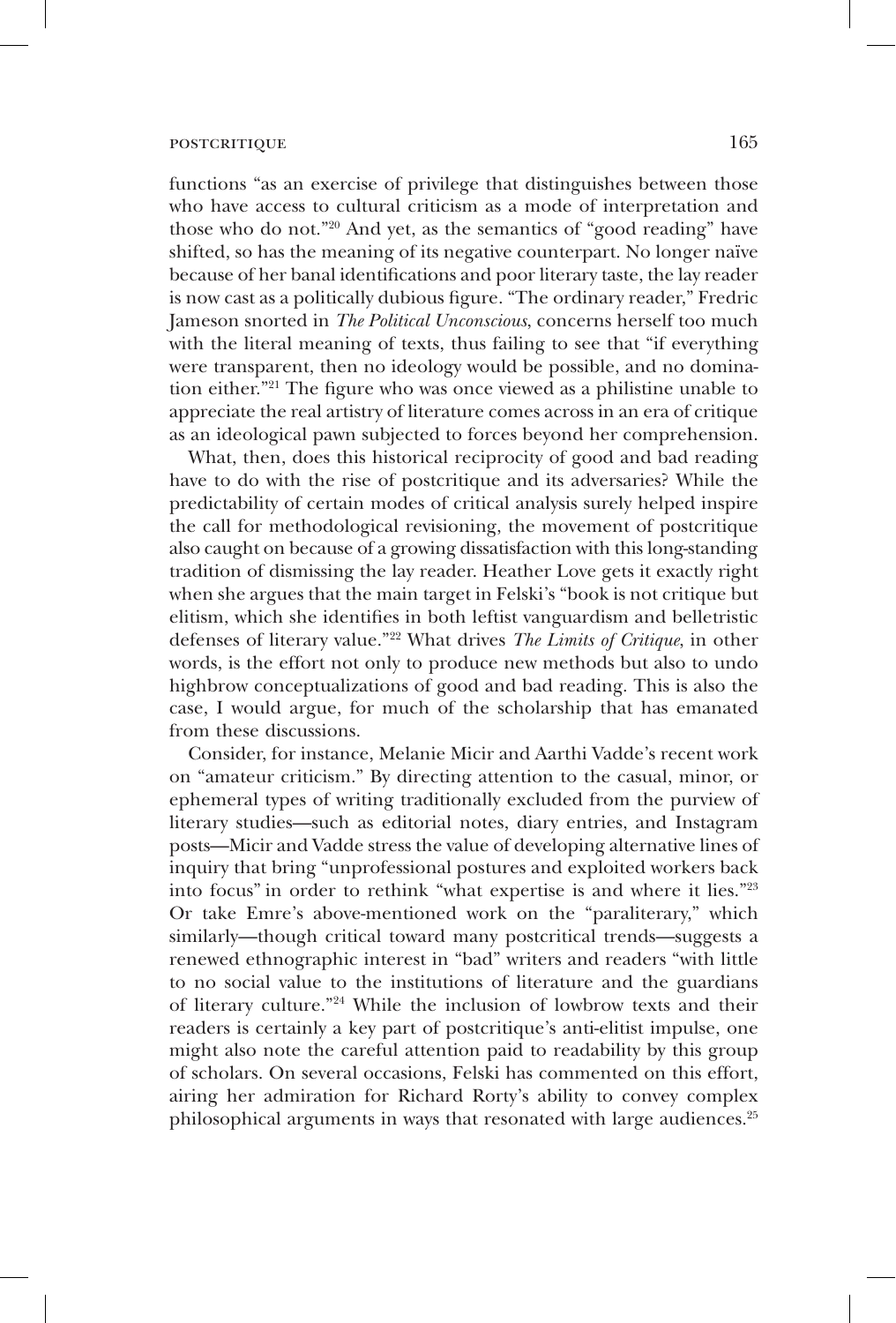Toril Moi, another key figure in this context, even ventured a critique of the attitude of "just being difficult" that allegedly prevails in many strands of poststructuralist literary studies, from queer theory to new materialism (*RO* 150–71).26

On the critical wing, not much credit has been given to these attempts to include lay readers as potential audiences, objects of concern, or even as rich sources of expertise. Yet this does not mean that the defenders of critique have been indifferent to the status and role of lay reading. In fact, the dichotomy between good and bad readers appears to be an essential rhetorical figure in several of the recent attempts to contest the postcritical critiques of critique. While many examples could prove this point, let us return to Robbins, who undoubtedly qualifies as one of the most prominent exponents of its logic.

In several articles, comments, and reviews, Robbins has expressed strong reservations about the postcritical trend, in particular the picture it offers of the work carried out in contemporary literary studies. The postcritical argument "puffs itself up by expanding its range of targets so as to take in nearly the whole profession," he writes, adding with evident skepticism, "as if anyone had ever proposed that literary studies *had* only one purpose and that critique was it."27 In the exact same pieces of writing, however, Robbins also makes a series of high-flown arguments for the value of critical methods that seem to make these very same methods the name of the game of "the whole profession." No longer an optional mode of analysis among many, critique, in these arguments, comes to represent *the* dividing line between good and bad reading, distinguishing the detached professional critic from the naïve enthusiasm and consumerism of the lay reader. "Critique," he writes, "goes with the territory. Professionally speaking (for better or worse, this distinguishes us as academics from fans as well as from most reviewers, belletrists, and other adjuncts to the publishing industry), talking about literature entails an edginess or distancing ourselves from the values of the society around us . . . . If it [Felski's project] were to succeed, what would be the result? Perhaps a criticism that is closer to fandom, a profession that is closer to the industry's dollars-and-cents metric and its rhetoric of helpful and largely positive advice to the would-be consumer."28 Notice the methodological dogmatism of this passage. One cannot abstain from established critical methodologies, it seems, without moving from the terrain of professionalism to the industry of fandom and consumerism. Critique, by this line of thinking, not only goes with the territory; it becomes the only legitimate mode of analysis. Although Robbins clearly does not agree with the postcritical project, he nevertheless, then, seems to confirm its central claim, insofar as he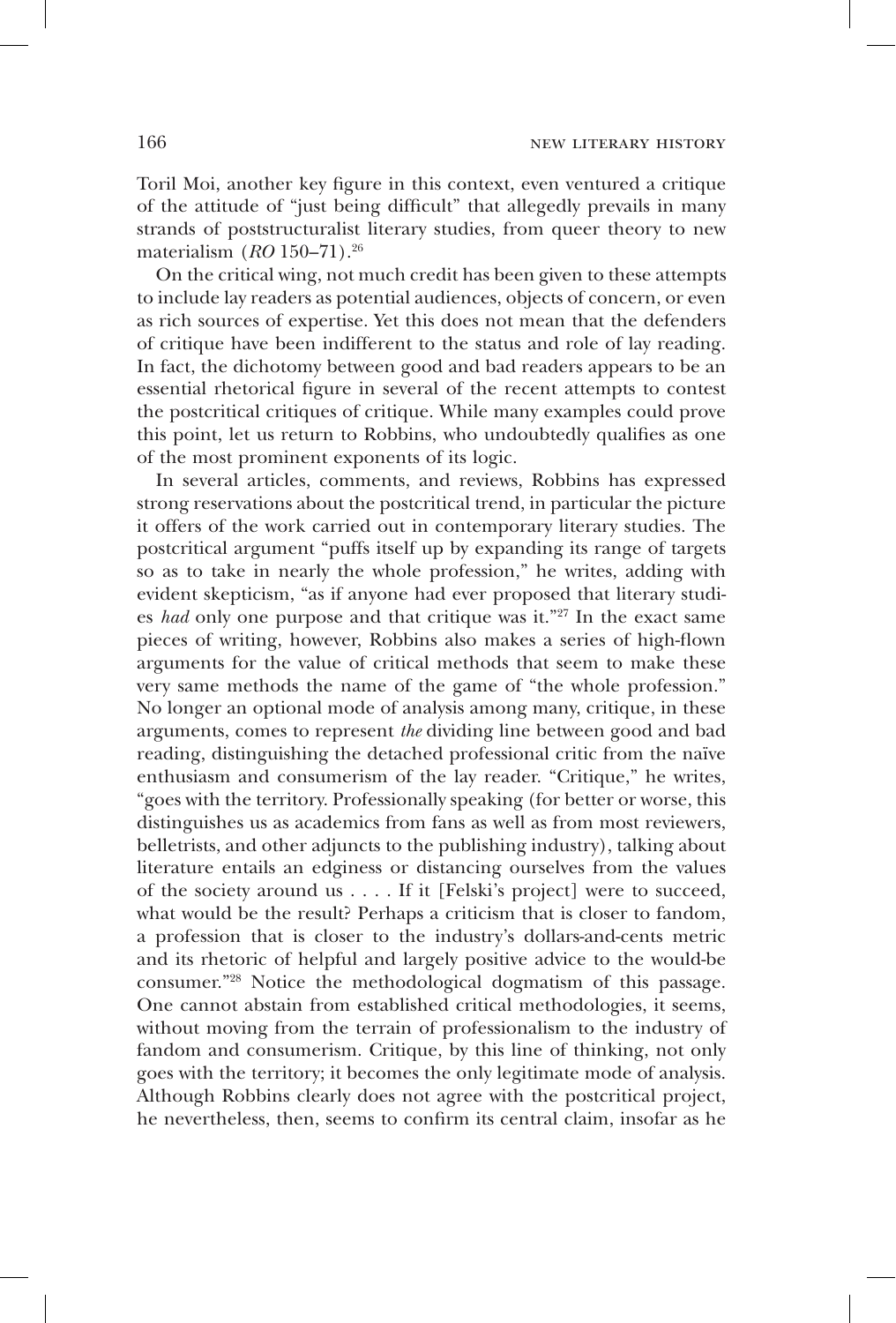depicts critique as crowding out alternative forms of intellectual life by positioning itself as essential to the discipline as a whole, while excluding any alternatives as amateurish *as well as* politically suspect. Lay reading is equated with the logics of consumption, and appreciating such modes of reading accordingly means being a victim of, or actively complicit with, capitalist ideologies.

Meanwhile, framing postcritical endeavors as symptoms of neoliberalism has become the go-to reaction for many advocates of critique. Worried about the ongoing corporatization of higher education, a significant group of scholars extend Robbins's polemic by framing postcritique as an institutional threat that wants to eradicate the last thing holding neoliberal forces at bay. "The humanities without critique," Jeffrey R. Di Leo objects in another polemic, "are nothing more than a service industry in the neoliberal academy."<sup>29</sup> In such a scenario, Bruno Penteado reiterates, the only role left for the humanities would be "to train neoliberal subjects who can *simply* acknowledge what things are like, thus perpetuating capitalist ideologies and ensuring that exploitation grows exponentially to profit maximization."30 While the idea that postcritique wants to completely eradicate critical methodologies from the curricula of literary studies clearly qualifies as a straw man, it is certainly legitimate to ask if the time is right to turn down the volume of critical scholarship in order to make room for alternative forms of intellectual life. A number of other scholars have addressed this issue, often adding references to the election of Donald Trump to the mix.<sup>31</sup>

However, these objections build on a one-sided view of politics that fails to acknowledge that intellectual methods other than critique might be politically progressive. "Moving beyond critique," as Love has also noted, "is not a matter of moving beyond politics."32 Such a view can only be sustained if one equates the distinction between critique and postcritique with a schism between the political and apolitical. While this equation is false in my view, it must be acknowledged that the political implications of the postcritical argument are underdeveloped, appearing only sporadically or implicitly in the writings of its advocates. In the work of Micir and Vadde, for instance, one has to scrutinize their footnotes to discover that the idea of amateur criticism "draws attention to the very conditions that made a Trump victory possible: public distrust of increasingly corporatized institutions; raced and gendered inequities inherent in establishing expertise; the collapse of communication across credentialed and uncredentialed populations."33 In times like these, then, redirecting the concerns of literary studies toward nonprofessional modes of reading need not be apolitical, let alone dubious. By reevaluating the practices, attitudes, and experiences of readers outside the university,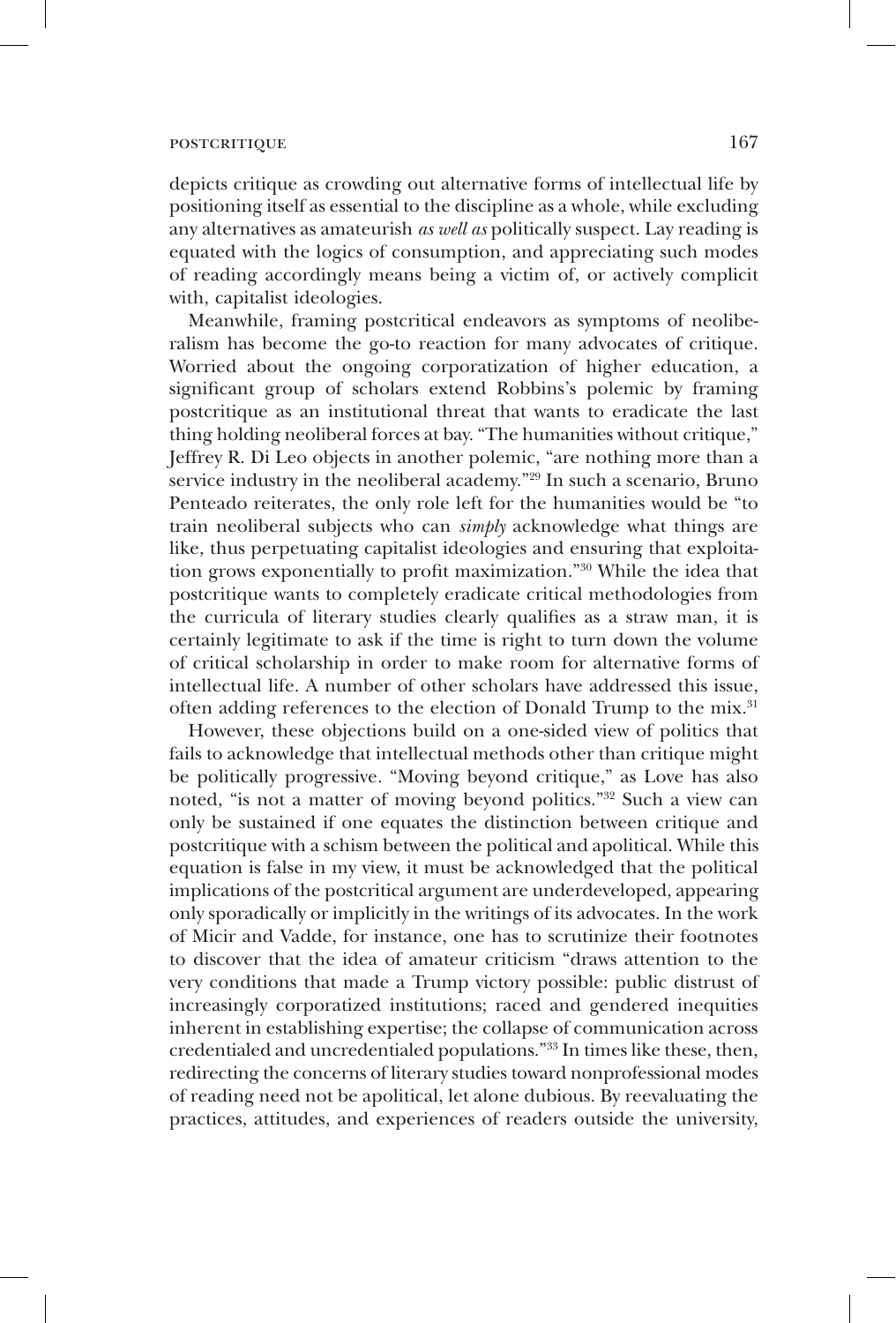postcritique's work on lay reading can just as easily be perceived as a way of bridging social gaps by allowing academic research to get in touch with a broader public instead of simply framing this public as needing rescue by the knowing literary critic.

The figure of the lay reader, in other words, is a central bone of contention in the current attempts to critique critique. Feeding into larger discussions about the role and legitimacy of literary studies and the humanities as such, it divides the debate into two disparate camps with very different conceptions of academia's relation to politics. For advocates of critique, literary scholars can only be politically progressive if they distinguish firmly between themselves and lay readers in need of saving. The postcritic, by contrast, perceives this distinction as an obstacle to democratic participation and egalitarianism. By looking more closely at the figure of the lay reader in these debates, we might begin to see why its antagonisms have been so hard to resolve.

## Postcritique: How to (not) Distinguish Academics from Fans

So far, I have been arguing that an attachment to lay reading underpins much of the current pushback against critique and that this attachment conflicts with a tendency in critical scholarship to define itself in opposition to nonprofessional readers. Having acknowledged the anti-elitist potential of reevaluating lay reading, it is time now to have a closer look at its implications for the formulation of alternatives. What does the attachment to lay reading mean for postcritical efforts to advance new modes of inquiry?

For some of the scholars inspired by the postcritical debates, lay reading is simply approached as yet another object of study. As noted, Micir and Vadde as well as Emre turn to lay reading as a way of expanding literary studies' traditional reservoir of subject matter.<sup>34</sup> Other scholars, in contrast, adopt the figure of lay reading to pursue a more ambitious project. Rather than adding new empirical ground to an existing field of research, lay reading, in these cases, is taken as a methodological ideal for rethinking and renewing the practices of *academic* reading. Here, a wide range of features that typically characterize nonprofessional readers are elevated and celebrated as forgotten virtues. Yet, as I will argue, this move also brings with it significant challenges: if literary scholars take lay reading as a methodological ideal, how will they avoid renouncing their status as academics?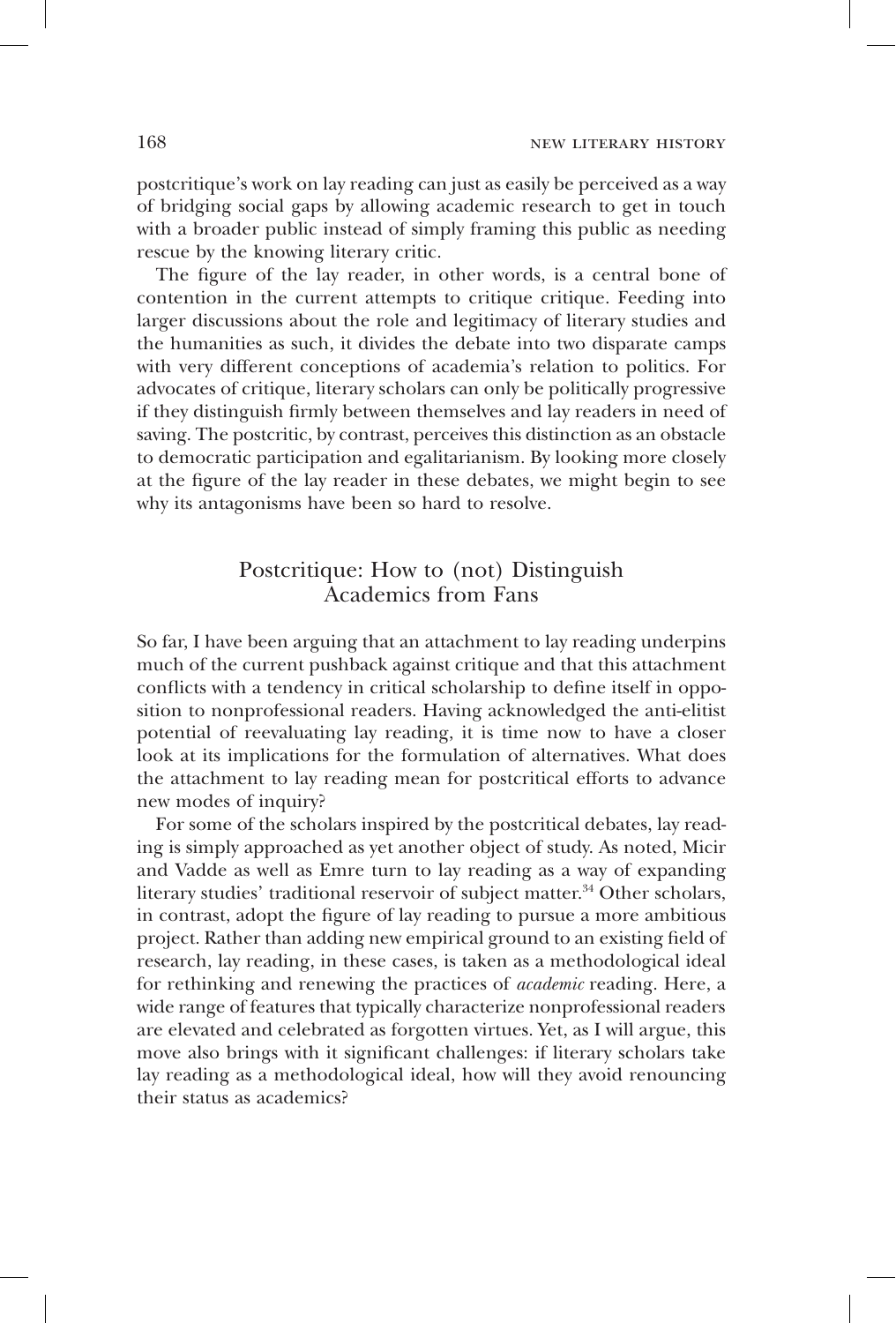For a start, let us consider the trope of "unlearning" in recent attempts to envision what a postcritical reading would entail. While exceptions certainly exist, many of the scholars following Felski's call seem to voice the idea that knowledge, habits, and skills acquired through academic training need to be in some sense untaught in order for a postcritical reading to emerge. Two indicative instances of this trend can be found in recent work by Elizabeth Anker and Cara Lewis, who almost simultaneously published similar postcritical reflections on Ali Smith's *How to be Both* (PR 16–42).35 Analyzing this novel as an allegory of the pros and cons of academic reading, Anker and Lewis both argue that Smith's text can be used as a "playbook" or "manual" for the aspiring postcritical reader (PR 18, 29; B 133). This is so, they seem to claim, not because it depicts a scholar in the making, but because it depicts the unmaking of a scholar. Using the protagonist's mother, a former academic specialized in art history and gender studies, as a "spokesperson for various stock positions within academic theory," Smith's novel features numerous scenes in which the interpretive regimes of academia fail in various ways (PR 25). In encounters with art, these regimes mute or silence the intensity of aesthetic response; in encounters with personal grief, they reduce the emotional texture of lived experiences to an intellectual puzzle (PR 30–31; B 139, 141). In this way, the novel dismantles the attitude of "hermeneutic superiority" that "stifles and discounts crucial vectors of lived engagement" and encourages us to return, instead, to the lay reader's untamed, immersed, even transcendent experiences with artworks (PR 19–20, 33; B 139, 141). By reading Smith's novel as a manual, then, one ultimately learns "a type of unlearning: a forgetting of the habits of reading academic criticism inculcates" (PR 20).

By this logic, postcritical literary studies would need to be founded on a pedagogical paradox of sorts or, we might say, a didactic of unschooling. If such a program were to be pursued, however, it would surely affect the professional identity of the postcritical reader. In the event of its realization, what would distinguish those schooled in unschooled encounters with literature from those not schooled at all? What, in essence, would keep the postcritical literary scholar from turning into just another lay reader? Neither Anker nor Lewis reflect explicitly on this methodological impasse, but they both offer claims that might be potentially helpful here. At the very least, their essays suggest that the scholarly habits of critique should not be completely unlearned after all. "One temptation in recent debates about postcritique," Anker writes, echoing Felski (*LC* 173), "has been to construct another false binary, placing the postcritical in an opposing relationship to the critical" (PR 35). Riffing on Smith's title, both Anker and Lewis claim that *How to be*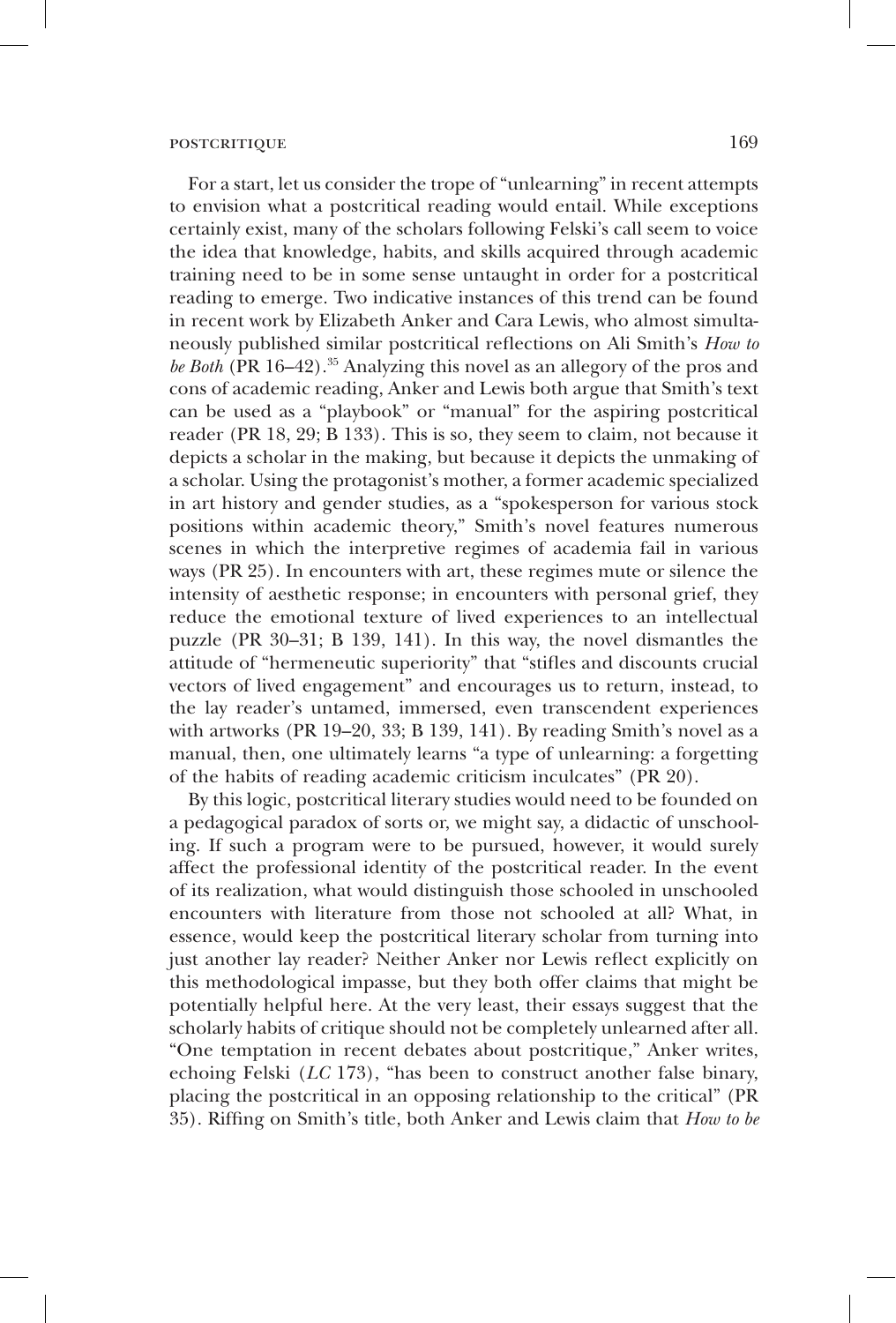*both*, in fact, transcends such binaries, engendering instead a position of "bothness" (PR 39; B 144). For Lewis, this is the case because the protagonist's mother, while "disavowing" her academic schooling, allegedly continues to acknowledge the importance of critique (B 139). For Anker, on the other hand, Smith does "both" because the book adopts a style that itself affords interpretations of extra layers of meaning (PR 33). In both cases, then, the process of unlearning seems to be a process of remembering as well: we do not need to drop our critical skills in order to dismantle academic habits of suspicious reading.

In one sense, this is obvious, and yet in another sense, it seems incoherent. On the one hand, Anker and Lewis encourage the aspiring postcritical reader to return to the intuitive experience of the lay reader by unlearning critical methodologies. On the other hand, they remind the postcritical reader to be critical in order, it seems, to avoid being conflated with the lay reader. These conflicting guidelines would confuse anyone willing to follow them, but they also come close to reproducing Robbins's methodological dogmatism, insofar as critique, once again, becomes the one feature that distinguishes academics from fans. Such tropes of unlearning, then, ultimately imply a didactic of unschooling that either conflates the academic with the nonprofessional reader or reinstates the hegemony of critique.

Admittedly, the publication of these two essays on a very similar topic only months apart looks like a curious coincidence. But one might also argue that their simultaneous emergence is evidence of a larger intellectual trend, as shown by some of the other postcritical proposals for alternative modes of reading that have surfaced in recent years. While tropes of unlearning rarely figure as openly as they do in Anker's and Lewis's essays, the conflation of academic and lay reading is a recurring theme. Rather than arguing explicitly for a return to the bliss of lay reading, other scholars have tried to move beyond critical methodologies by reconceptualizing reading in ways that account for the practices of professional *as well as* nonprofessional readers. In these cases, the attachment to lay reading manifests itself as a terminological influence on the conceptual innovations that are supposed to guide aspiring postcritics. As a result, however, "reading" morphs into a generic abstraction that, in my view, muddles the differences between engagements with texts inside and outside the university.

In his innovative essay "Method Reading," for instance, Lucas Thompson seeks to advance the postcritical project by proposing "method acting" as a generative metaphor for the process of reading: a "method reading" of sorts.36 "This metaphor," he explains, "takes literary texts as invitations to engage in a particular kind of activity, wherein the reader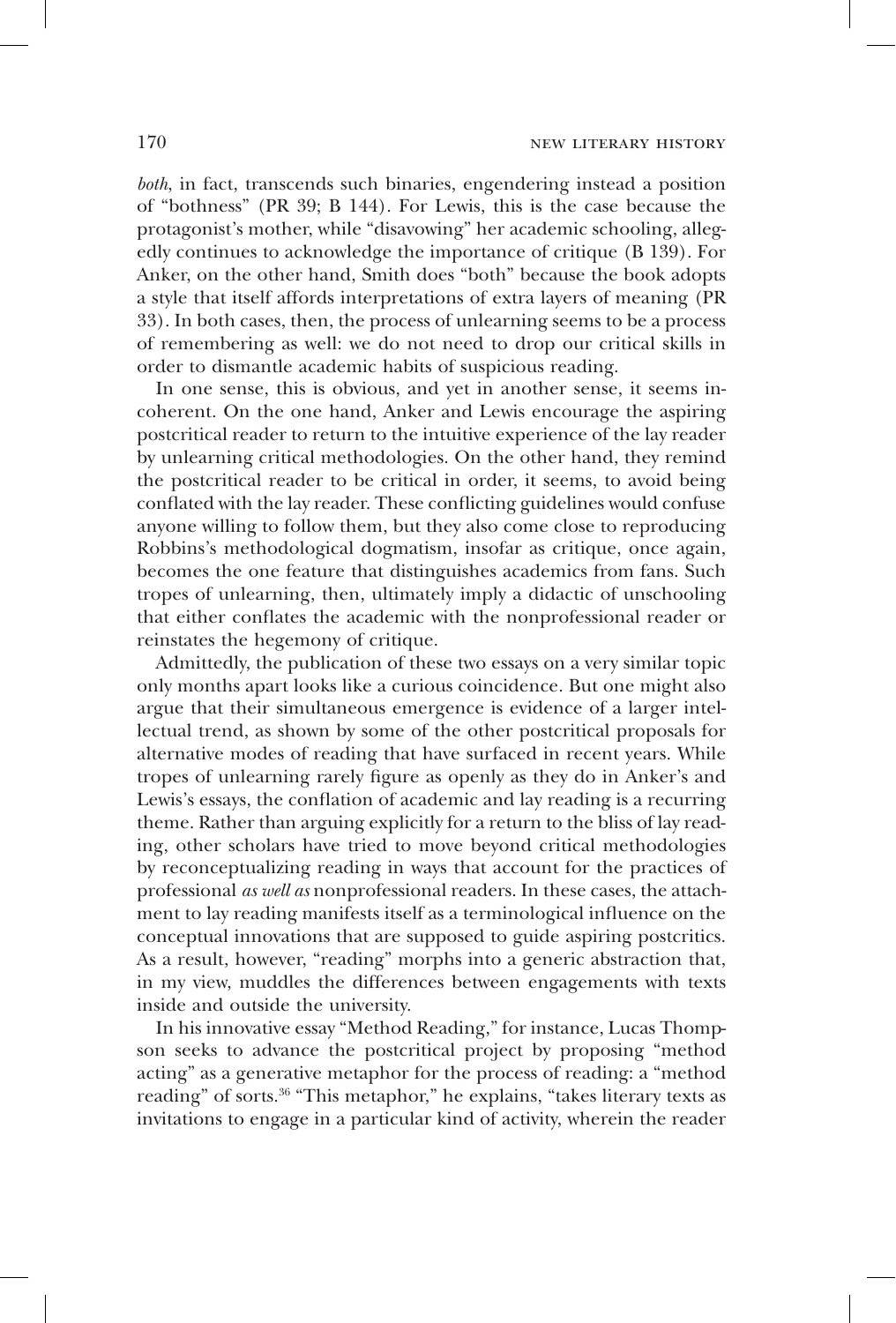does not merely identify with, develop sympathies for, or even recognize herself in a fictional character, but actually *performs* as someone else" (MR 295). In this way, Thompson elaborates, the metaphor of method acting accounts for how we typically describe experiences of reading: "We act out speech, feelings, and perceptions from within another character in the same way that a gifted method actor brings to life a fictional being with her own body" (MR 296). Following this logic, "method reading" reframes literary texts as scripts to be enacted rather than surfaces to be penetrated, and in so doing "allows us to avoid many of the interpretive hazards of suspicion and critique" (MR 317). I quote here at some length to provide a clear sense of Thompson's suggestion, but I also want to highlight some symptomatic instances of the ambiguous use of personal pronouns in his essay. For who exactly is the "we" invoked in these phrases? Professional literary critics? Lay readers? Both?

The "we" who are now supposedly allowed to let go of their critical methodologies can only be academic literary critics, whereas the "we" who are called upon to act out the inner life of a literary character could in essence be anyone. The former refers to a specific group of readers, the latter to all readers or, in Thompson's own generic abstraction, "the reader." The referent, it seems, oscillates back and forth between literary scholars and readers in general, and so does the essay's postcritical proposal. Who exactly is supposed to be doing this "method reading"?

To be fair, the semantic sliding of these pronouns might be deliberate to some extent. At any rate, Thompson notes in passing that he hopes his metaphor can be "useful and generative for students, for nonprofessional readers, and for us as critics" (MR 295). By doing so, he aligns himself with a general tendency in postcritical scholarship to emphasize what unites academic and lay readers rather than what sets them apart.37 As Felski argues in her latest book *Hooked*, the practices of schooled literary critics have certain affinities with lay reading, just as no lay reader is completely unschooled.<sup>38</sup> Yet, while such arguments may be valid, they nevertheless do not contribute much to the project of developing postcritical methodologies. And the same goes for Thompson's suggestion: in trying to address the interests of both lay readers and academics, his metaphor moves away from the specific practices of academic scholarship to account for general processes of reading shared by both groups. "Method reading," then, may provide new ways to perceive the generic practice of reading, but it tells us very little about how to study literary texts within academia.<sup>39</sup> It is symptomatic that Thompson's own brief analysis of George Saunders's novel *Lincoln in the Bardo* (2017) follows the lead of Anker and Lewis and interprets the narrative allegorically as a metafictional reflection on the nature of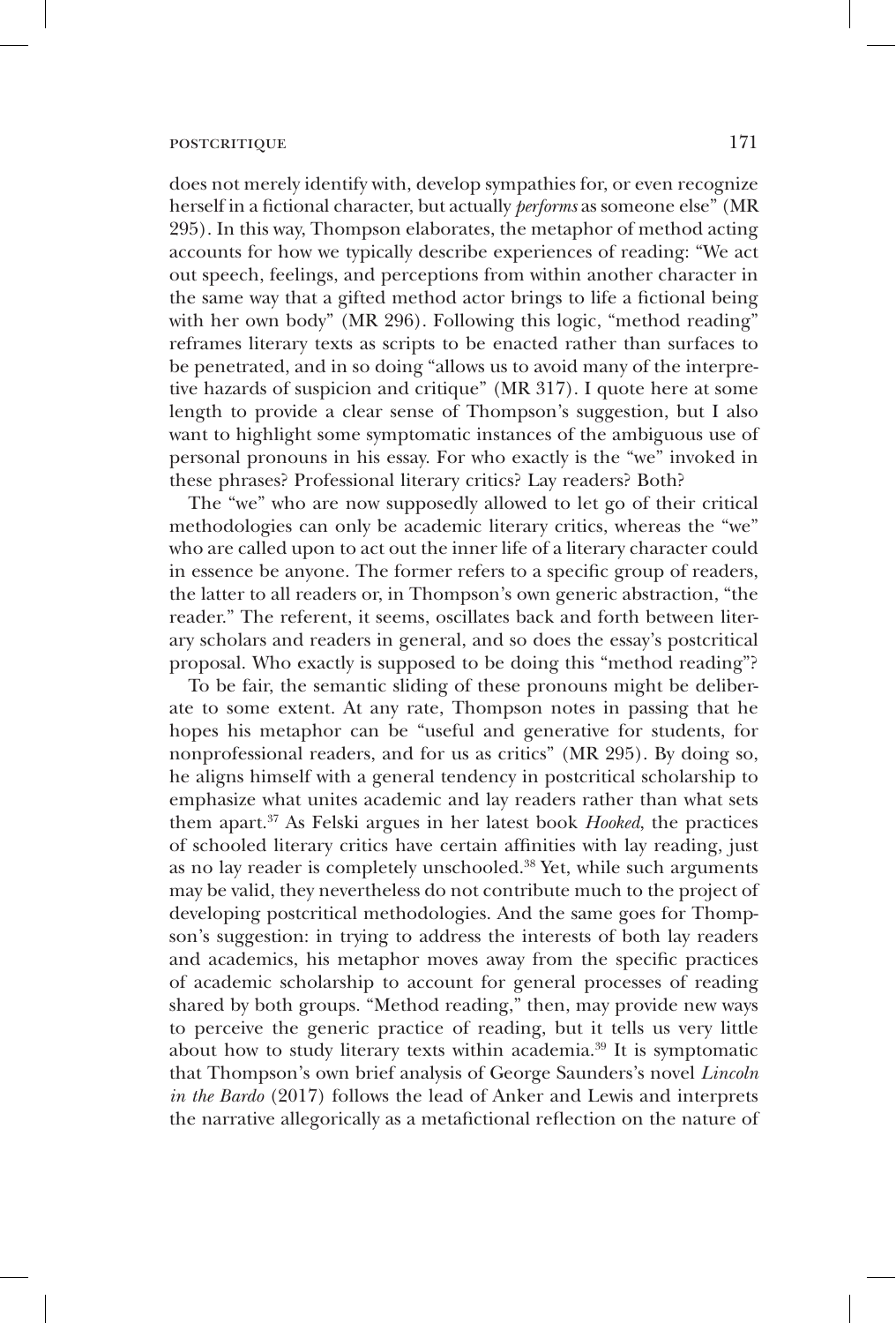reading, instead of demonstrating how his methodological innovation should actually be put to use. $40$ 

Thompson, of course, is not alone in his effort to advance alternatives to critique by reconceptualizing reading in general. One of Thompson's key references, Moi, has argued a similar case in her latest book *Revolution of the Ordinary*. Here*,* Moi launches a skeptical assessment of the alleged hegemony of a Saussurean framework in contemporary literary studies, not least the critical methodologies associated with its poststructuralist adaptations, which, the argument goes, have enfolded literary scholars in an aura of theoretical superciliousness and textual distrust.<sup>41</sup> Turning instead to the writings of Ludwig Wittgenstein, J. L. Austin, and Stanley Cavell, the book claims that an alternative conceptualization of language could reinvigorate literary studies and help scholars to move "beyond the hermeneutics of suspicion" (*RO* 175–95). If we swapped Saussurean textualism for ordinary language philosophy, Moi argues, language would no longer be perceived as a system of differential signs, but as the pragmatic use of words in particular contexts. Accordingly, literature would no longer be a symptom of larger discursive formations, but an intentional and expressive act with words, and reading would no longer take the form of a symptomatic exposé of the literary text's relationship to a given society, but work as a practice of acknowledgment that prompts one to listen and learn from the work at hand. By switching philosophical foundation, in other words, we might be more prone to drop our habits of suspicion and instead, in Moi's own phrasing, "emerge from our shell and open ourselves up to the experience offered by the text" (*RO* 221).

Or so the logic goes, at least. As in the case of Thompson, I am not wholly convinced that the "practice of acknowledgment" presented here as an alternative to the hermeneutics of suspicion denotes a specific academic methodology at all, and surprisingly, neither does Moi herself (*RO* 196–222). In fact, she explicitly rejects the notion that literary studies should be defined by "competing methods" (*RO* 178). However, setting aside the inconsistencies of suggesting alternatives to the hermeneutics of suspicion without believing in methodological rivalry, my primary concern is the way in which the attachment to lay reading influences Moi's proposal. Like Thompson's metaphor, Moi's redescription of reading as a practice of acknowledgment seems to include the practices of academic as well as lay readers, and like Anker and Lewis, her book continually frames ordinariness, the everyday, and common sense as suppressed forces that, if released, would "revolutionize" literary studies, as her title suggests. "Aesthetic experience," she stresses, "is ordinary experience," and in order for literary scholars to pay their proper respect to such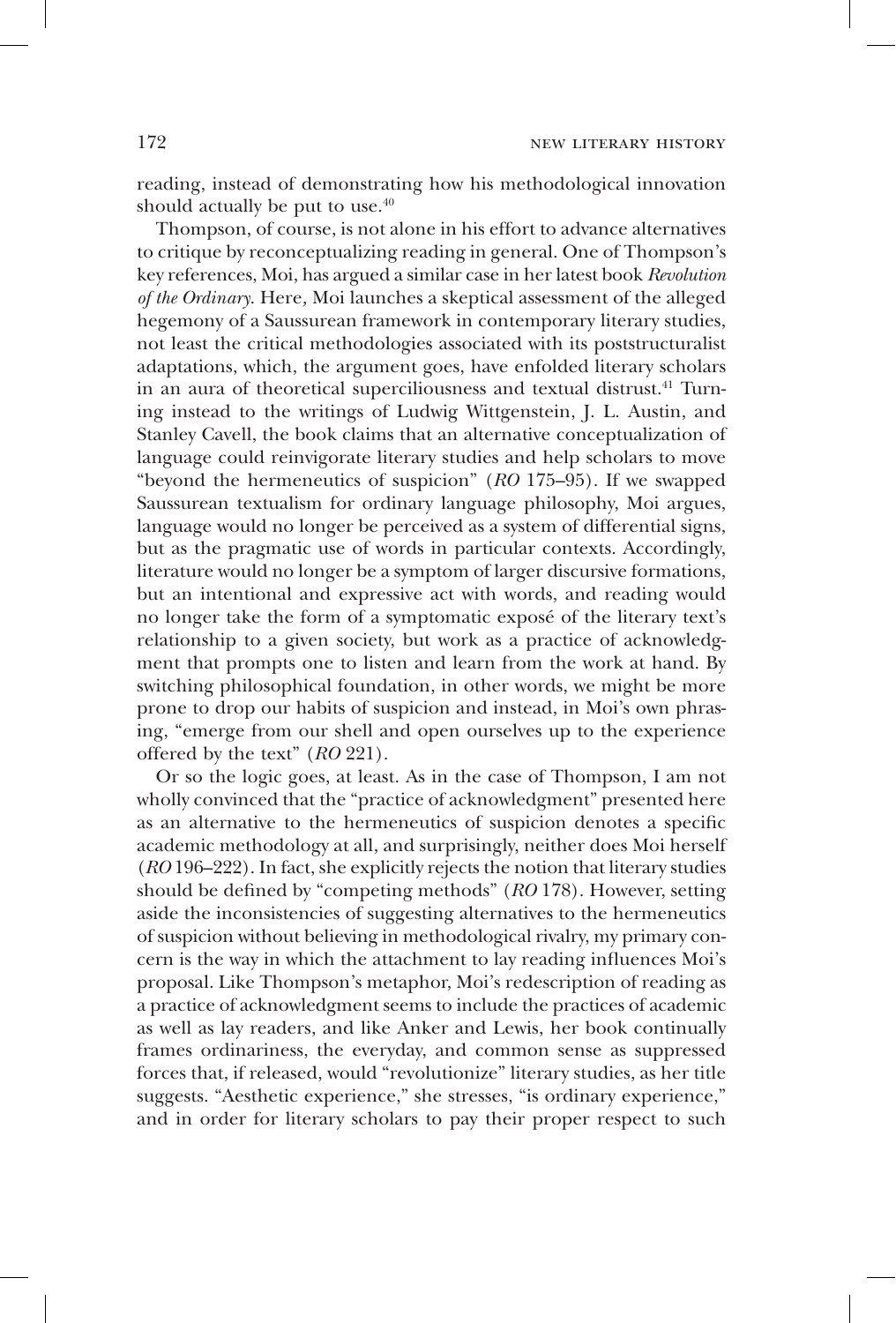experiences, they need to immerse themselves in the fictional worlds of literature like "most people" (*RO* 219, 215). Yet there are no ordinary readers in Moi's book, while philosophers, ironically, are plentiful, though thankfully, they often read like ordinary readers. One of Moi's idols, Simone de Beauvoir, serves as an example: "Beauvoir reads as ordinary readers do. She has the intellectual self-confidence to know that she won't lose her powers of discernment and critique by allowing herself to be immersed in the world of a novel. A suspicious reader can't read in this way" (*RO* 220). To move beyond the hermeneutics of suspicion, it seems, is to read like nonacademic readers: immersed in the adventures of the text, absorbed by the uncharted experiences it presents, and accounting for these experiences by expressing them if they are deemed to be important (*RO* 218). But in that case, what would distinguish a literary critic who is revolutionized by the ordinary from a lay reader?

Certainly, Moi does not believe that literary scholars should renounce their status as academics or that education is insignificant. She explicitly notes (in very generic phrasing though) that aesthetic experience requires "special insights, knowledge, skills, and judgment" (*RO* 219), just as she also highlights the fact that as literary scholars we not only read, but also write (although we should do so, here, with the "powers of ordinary language") (*RO* 221, 171). At one point, she even encourages us to read literature "in much the same way as we read theory": we should zoom in on "concepts, study the examples, circle back to passages that appear to illuminate them, look for the arguments, the contradictions, the exceptions" (*RO* 217). And yet, we might ask, how does this emphasis on academic skills align with the invitation to read like ordinary readers? After all, it's a difficult task to simultaneously read literature like theorists *and* most people. Developed to capture two very different ways of engaging with texts, Moi's concept of reading seems to me too generic to visualize in practice. As in the case of Anker, Lewis, and Thompson, then, the attachment to lay reading in *Revolution of the Ordinary*, while certainly sympathetic and praiseworthy, ultimately complicates the formation of viable academic alternatives to critique.

#### Beyond Lay Reading?

At the center of the current postcritical debates, I've been suggesting, sits a lay reader. From one side, she is blamed for the ills of neoliberalism; from the other, she is admired for her intuitive immersion in the worlds of literary texts. While I have a certain amount of sympathy for the latter position, I propose to relocate this reader from the center to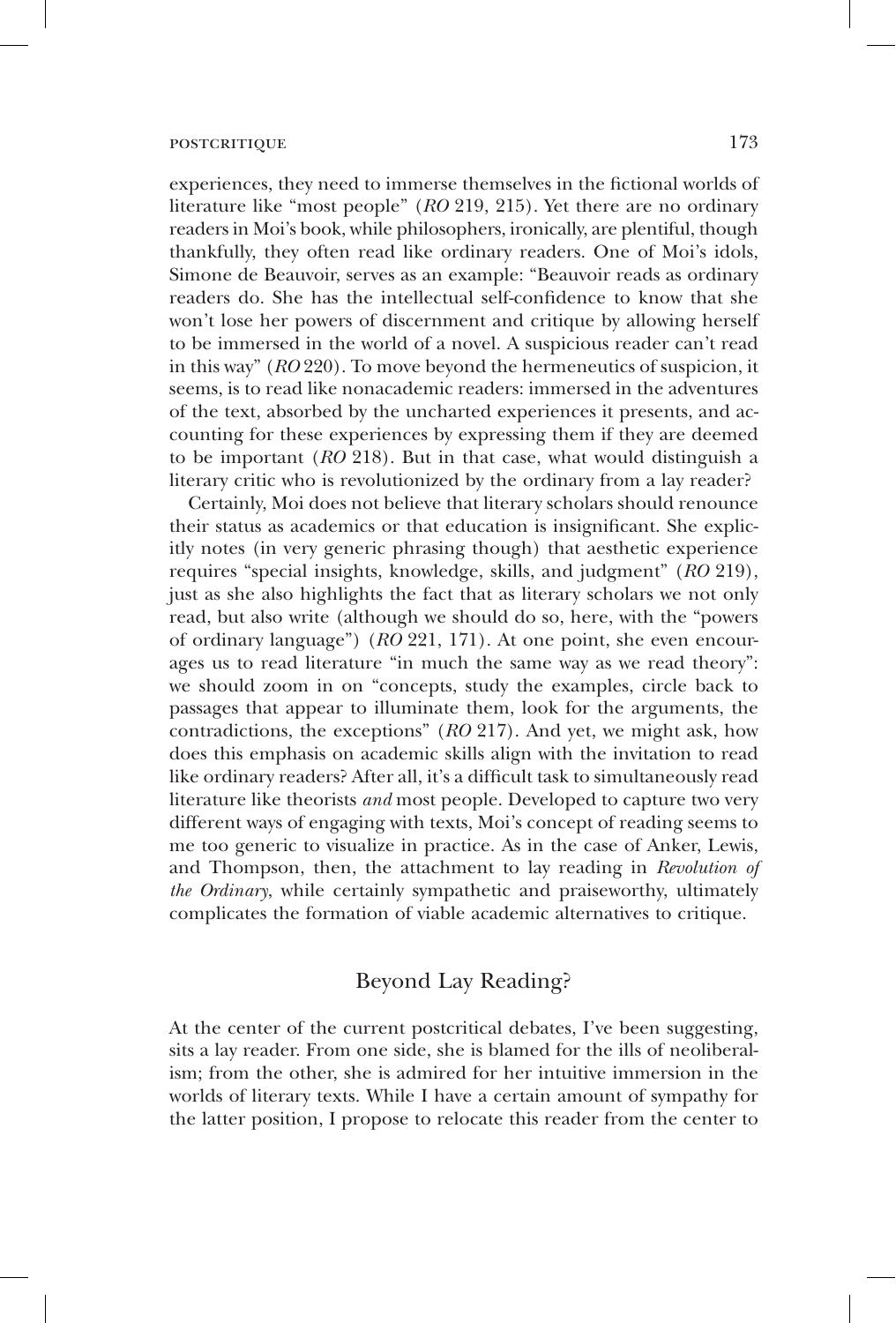the periphery of the postcritical project. Though the attachment to lay reading might have opposed elitist lines of critical reasoning, it has also, as we have seen, come to obstruct the development of viable alternatives to critique. In some cases, it entails a didactic of unschooling that strips literary critics of their status as academics; in others, the attachment to lay reading leads to generic accounts of reading that fail to provide distinct strategies for scholars specifically.

To be clear, I do not mean to disqualify the study of lay reading altogether (although such investigations would perhaps fit better in a field called "reading studies" rather than literary studies).<sup>42</sup> Neither am I neglecting the significance of relating academic knowledge to people outside the university in respectful ways. In fact, it should be a constant struggle for any academic to present her findings without arrogant superciliousness, while at the same time insisting on the special status of her insights. What I *am* saying, though, is that the figure of the lay reader is currently preventing our postcritical innovations from being easily distinguishable as academic practices. In this effort, I believe, we will have to look elsewhere.

And here I suggest we lift our gaze from the quarrels of literary studies and cast a glance at some of the parallel discussions in related fields. The schism between critique and postcritique that I've been scrutinizing is not exclusive to our discipline but emanates from a larger conflict in the humanities and social sciences sparked by the spread of what Jasbir Puar has accurately termed "poststructuralist fatigue."43 As the methodological novelty of debunking social constructs began to fade around the turn of the millennium, scholars from all kinds of disciplines started to question the adequacy and predictability of poststructuralist maneuvers that had previously seemed so eye-opening. Outside of literary studies, however, this questioning did not result in a return to lay reading but in the development of so-called "affirmative" types of scholarship, leading ultimately to the emergence and consolidation of fields like "affect studies," "posthumanities," and "new materialism." Many scholars in these fields insist on the necessity of supplementing critical methods with alternative approaches that attend to positive affect such as, for instance, enchantment, charisma, and joy.<sup>44</sup> Others, in response, condemn these alternatives as politically naive and point instead to the progressiveness of killing joy and debunking happiness.45 And yet, while the polemical positioning might seem familiar, the moves beyond critique in these fields have nevertheless taken rather different methodological directions, some of which, I believe, may also work as points of orientation for a postcritical literary criticism.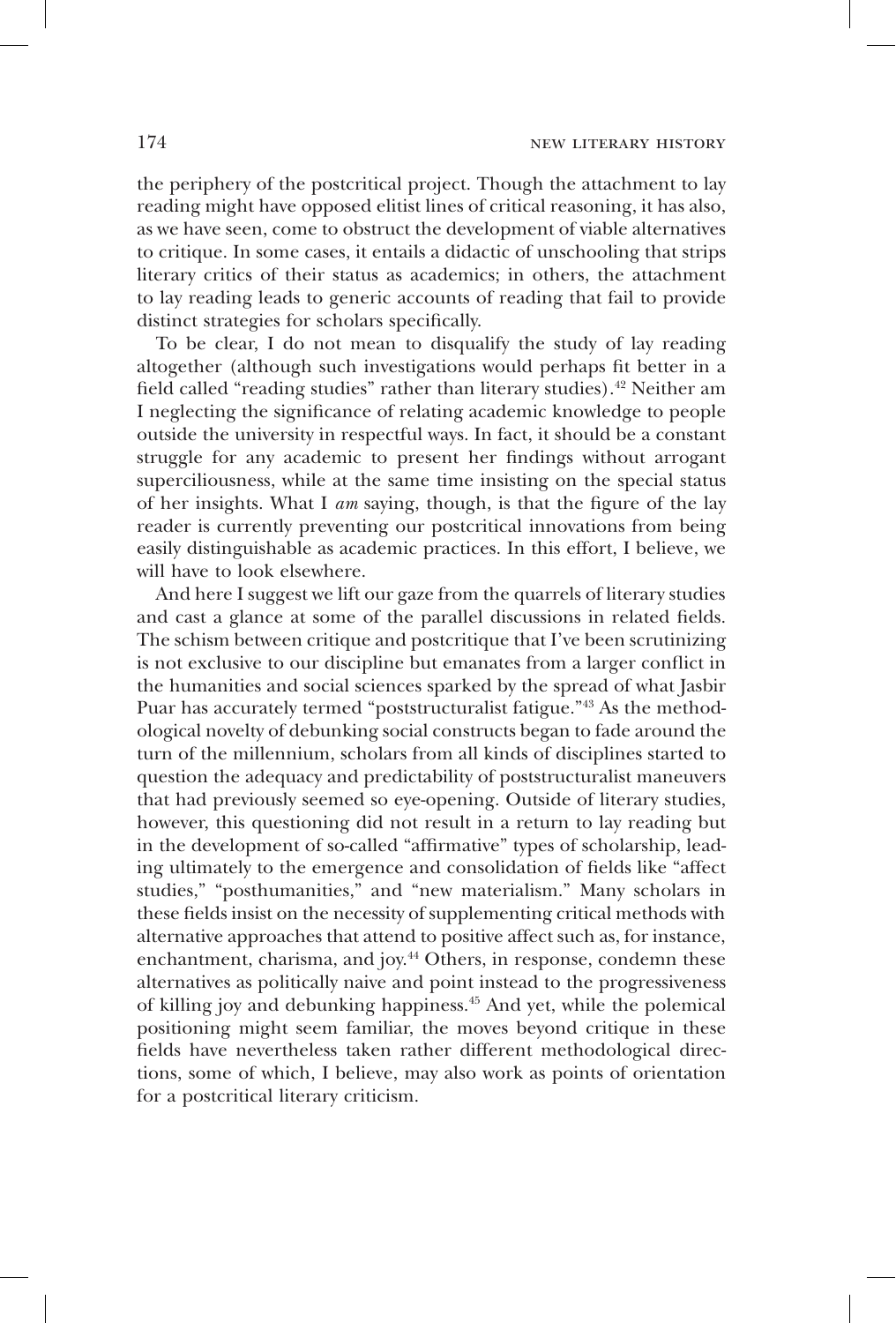#### postcritique  $175$

To conclude my essay, I want to briefly highlight one of these directions by tapping into the resurgent interest in Benedict de Spinoza exhibited by thinkers such as Jane Bennett, Elizabeth Grosz, Brian Massumi, and Rosi Braidotti. As many readers will be aware, these figures all reinterpret Spinoza's monism (through Gilles Deleuze) to assert new, speculative ontologies of nonhuman forces and affective intensities.<sup>46</sup> It is less acknowledged, however, that they also find inspiration in Spinoza for their efforts to move beyond critique, especially his so-called "ethics of joy" and its emphasis on productive encounters with the world.<sup>47</sup>

The notion of *potentia* is key here. In Spinoza's philosophy, it refers to a specific type of power that augments capacities to act by affecting bodies in ways that let them *do more* (think, for instance, of the effects of a stimulating lecture or of access to health care). By contrast, *potestas* denotes powers that diminish capacities to act: powers that entrap and capture, that tie bodies up to hold them down (like paralyzing viruses or structural racism). These two powers, moreover, not only transform the agency of bodies but also alter their affective states. Put schematically, the capture of potestas, Spinoza argues, results in sadness, whereas the augmentation of potentia conversely leads to joy. From this logic follows the now widely held idea in contemporary affect studies that our affective life obeys not an inner will or psyche but the various inflictions imposed by the powers around us. Yet, for Spinoza, this realization does not mean that we should simply succumb to the whims of our passions. Conversely, as Braidotti stresses, Spinozian ethics urge us to pursue adequate *knowledge* of ways to reorganize our environments so that potestas gives way to potentia.48 In this line of thought, positive affect is engaged as an object of study that can provide new ideas for setting up a better future, rather than a mood or disposition that influences the interests of the academic persona of the scholar.49

In my view, postcritical literary scholars would benefit from joining the affirmative experiments of recent Spinozists. The alternative to critique would thus not be to read like lay readers but to investigate literary texts with the aim of understanding which environmental patterns, forms, and affordances free bodies up to a life of joy. Critical methodologies have made literary scholars highly skilled in discussing the finer nuances of structures of oppression in literary texts. Now would be the time to become equally skilled in discussing what literary texts may tell us about the powers we might want to nurture instead. To get there, we could cultivate a mode of analysis that takes literature as a laboratory for exploring what kinds of habitats afford potentia. We could even call it *potentianalysis*.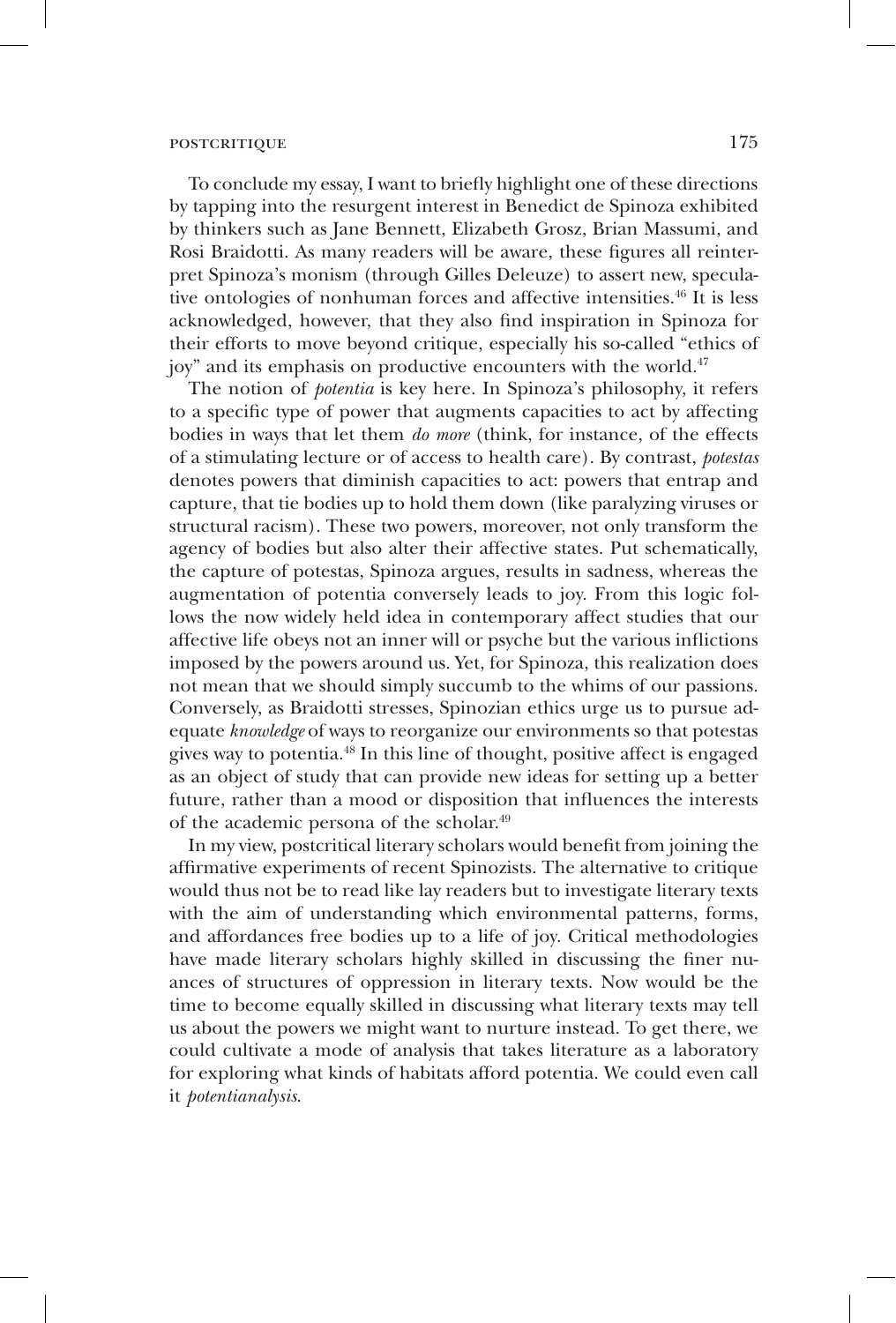At this point, some readers might object that the distinction between critiquing potestas and affirming potentia relies on a simplistic binary. Critique, after all, does not only break down but also builds up. In response to Bruno Latour's use of the hammer as a metaphor for the destructive nature of critique, for example, several scholars have pointed out that people use hammers for building *as well as* dismantling.50 In principle, I would agree. Every critique of the present, by its very act of negation, points to alternatives that are yet to be realized, and in reverse, every affirmative proposal for a new mode of organization implicitly condemns the status quo.<sup>51</sup> Yet, as much as these propositions may hold true in theory, it is less easy in practice to combine critique and affirmation into a one-size-fits-all methodology that takes dismantling and building to be, essentially, one and the same. As Brian Massumi remarks, while some studies certainly do both, no study can completely avoid the question of dosage: how much time and effort do I put into dismantling compared to how much time and effort I could put into developing viable alternatives? "Foster or debunk," Massumi stipulates: "It's a strategic question."52

To myself and others inspired by the postcritical debate, it is clear that literary studies has been dosing unevenly for many years. I believe, however, that to remedy this imbalance we are better off studying the workings of potentia rather than striving to relegitimize the practice of lay reading. As a corrective to the denunciations of critique, such an inquiry would dissect how settings affect characters in favorable ways in order to draw out what environments we should encourage. What would happen if we recast "postcritique" as a banner for *that* kind of endeavor? Would it encourage approaches that analyze literary texts not to show how neoliberal capitalism has failed, but to conjecture how to realize societies of welfare, care, and trust? How about a postcritical decolonialism that focuses not on undoing Eurocentrism but on coming up with new ways of fostering environments of hospitality? Or, maybe, a postcritical form of science fiction studies that reads fiction not as mirrors of the deficiencies of the present but as guidelines for possible technofutures worthy of pursuit?

Such efforts, while increasing, are still a rare sight.<sup>53</sup> And they will remain so, I believe, if postcritics continue to frame lay reading as critique's primary alternative. Yet, there are other ways of moving beyond the hermeneutics of suspicion, some of which can allow us to justify our status as academics and to defend the importance of academic knowledge as a means of building a better future. Let's pursue those instead.

Aarhus University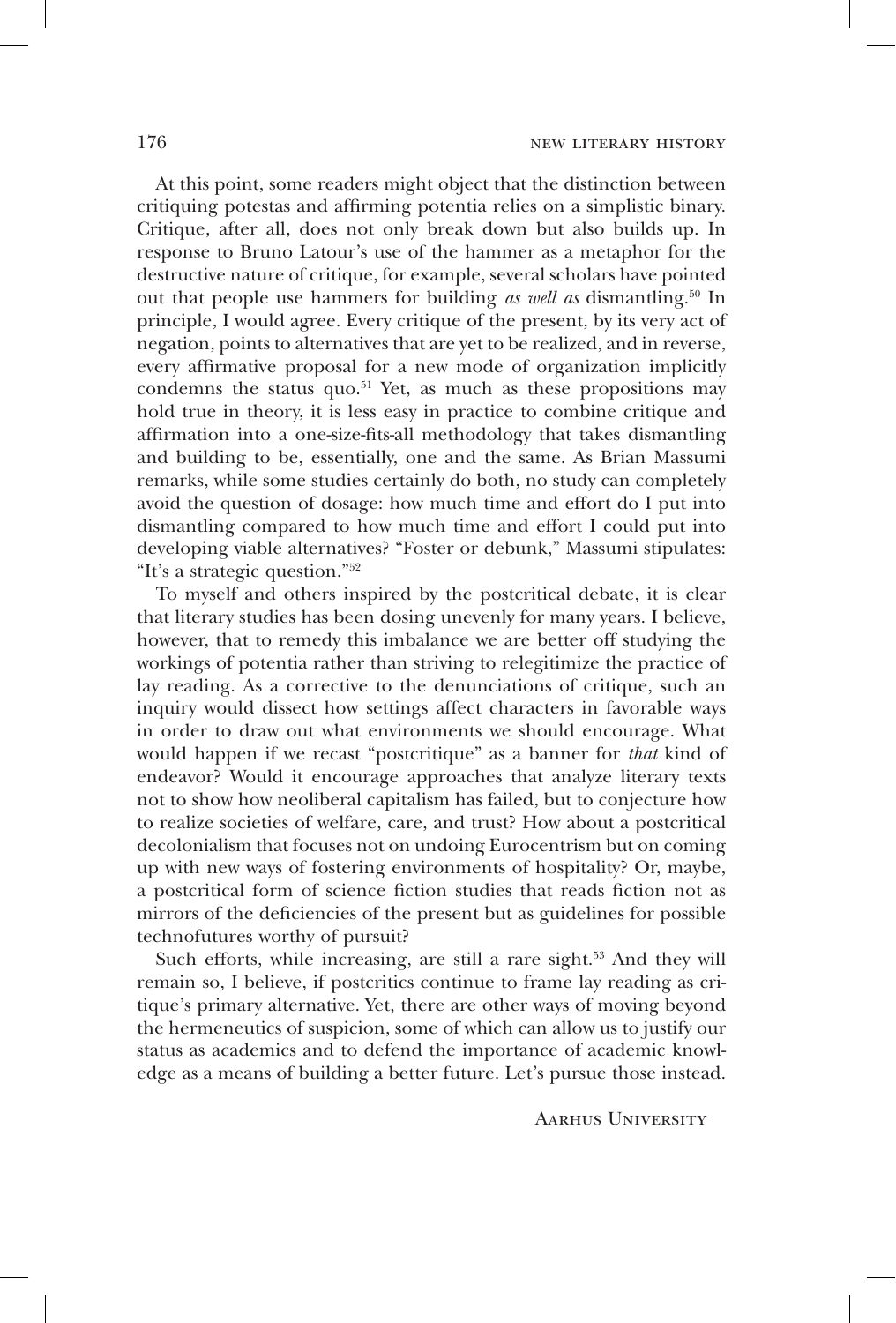I want to thank Rita Felski for generous feedback on earlier versions of this article as well as Stefan Kjerkegaard, Dan Ringgaard, Jakob Rosendal, Nicolai Skiveren, Soo Ryu, and all (other) colleagues at the *Centre for Literature Between Media* and *Narrative Research Lab* at Aarhus University for contributing in various ways to its development and finalization. I'd also like to credit Toril Moi who helped me realize how to write for an international audience during my stay at Duke University in the spring of 2018, and Bruce Robbins with whom I had a seminal discussion at *The Hermes Consortium for Literary and Cultural Studies* in 2016. My final thanks go to Anne-Marie Mai who played a key role in bringing these debates to Denmark. And oh yes, my funding: The writing of this article was supported by the Independent Research Fund Denmark (9055–00034B).

1 See, for instance, Rita Felski, *The Limits of Critique* (Chicago: Univ. of Chicago Press, 2015) (hereafter cited as *LC*); Eve Kosofsky Sedgwick, *Touching Feeling: Affect, Pedagogy, Performativity* (Durham, NC: Duke Univ. Press, 2003); Stephen Best and Sharon Marcus, "Surface Reading: An Introduction," *Representations* 108, no. 1 (2009): 1–21; Timothy Bewes, "Reading with the Grain: A New World in Literary Criticism," *differences* 21, no. 3 (2010): 1–33; Best, Heather Love, and Marcus, "Building a Better Description," *Representations* 135, no. 1 (2016): 1–21; and Elizabeth S. Anker and Felski, eds., *Critique and Postcritique* (Durham, NC: Duke Univ. Press, 2017).

2 See, for instance, Bruce Robbins, "Not So Well Attached," *PMLA* 132, no. 2 (2017): 371–76; and Robbins, "Cosmopolitanism and the Historical/Contextual Paradigm," in *Context in Literary and Cultural Studies*, ed. Jakob Ladegaard and Jakob Gaardbo Nielsen (London: UCL Press, 2019): 17–36.

3 Robbins, "Everything Is Not Neoliberalism," *American Literary History* 31, no. 4, (2019): 845.

4 For takes on surprise and predictability as central topoi in postcritical debates, see Nirvana Tanoukhi, "Surprise Me If You Can," *PMLA* 131, no. 5 (2016): 1423–34; and Winfried Fluck, "The Limits of Critique and the Affordances of Form: Literary Studies after the Hermeneutics of Suspicion," *American Literary History* 31, no. 2 (2019): 229–48. 5 Felski, "Both/And: A Response to Winfried Fluck," *American Literary History* 31, no. 2, (2019): 249.

6 See, for instance, *Religion & Literature* 48, no. 2 (2016); *American Book Review* 38, no. 5 (2017); *PMLA*, 132, no. 2 (2017); and *American Literary History* 31, no. 2 (2019). Additionally, at The University of Southern Denmark, Felski has led a four-million-dollar collective research project on "The Uses of Literature: The Social Dimensions of Literature," which is currently in its final stages.

7 Best and Marcus, "Surface Reading: An Introduction"; and Toril Moi, *Revolution of the Ordinary: Literary Studies After Wittgenstein, Austin, and Cavell* (Chicago: Univ. of Chicago Press, 2017), 175–95 (hereafter cited as *RO*). For a critique, see Joshua Landy, "In Praise of Depth: or, How I Learned to Stop Worrying and Love the Hidden," *New Literary History* 51, no. 1 (2020): 145–76.

8 See, for instance, Sedgwick, *Touching Feeling*; Christopher Castiglia, *The Practices of Hope: Literary Criticism in Disenchanted Times* (New York: New York Univ. Press, 2017); Eric Hayot, "Then and Now," in *Critique and Postcritique*, 279–95; and Felski, "Good Vibrations," *American Literary History* 32, no. 2 (2020): 405–15. For critical responses, see Jeffrey R. Di Leo, "What is Critique without Pessimism? Postcritique, Neoliberalism, and the Future of the Humanities," *The Comparatist* 43 (2019): 6–25; and Robbins, "Fashion Conscious Phenomenon," *American Book Review* 38, no. 5 (2017): 5–6. This affective schism has been particularly salient in feminist and queer literary criticism. See, for instance, Love, "Truth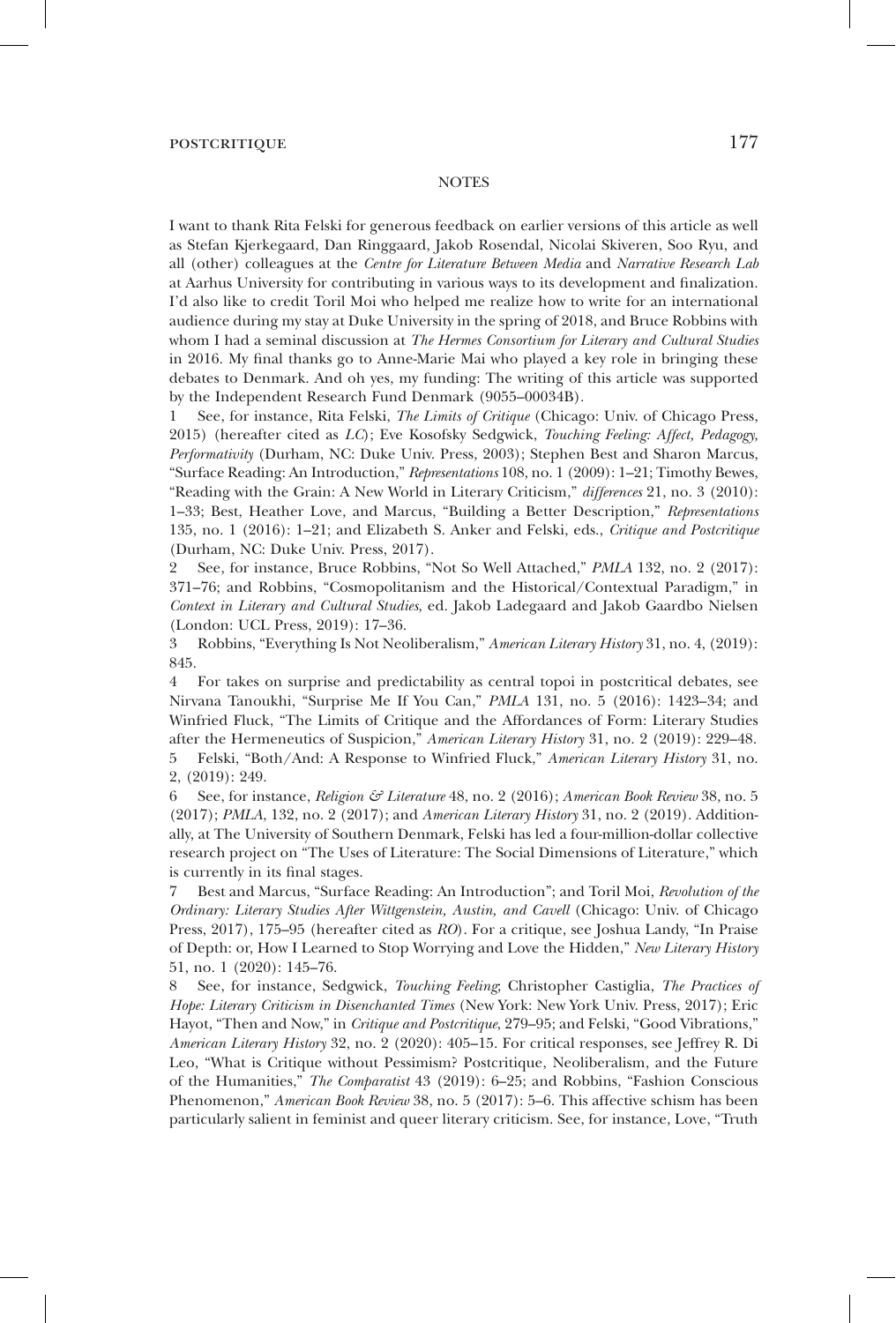and Consequences: On Paranoid Reading and Reparative Reading," *Criticism* 52, no. 2 (2010): 235–41.

9 As such, postcritique revives older traditions of reader-response criticism, although, as Jane P. Tompkins has argued, the inclusion of emotionality, subjectivism, and impressionism in this type of work may only be one of "appearance." See Tompkins, "The Reader in History: The Changing Shape of Literary Response," in *Reader-Response Criticism: From Formalism to Poststructuralism*, ed. Tompkins (Baltimore: Johns Hopkins Univ. Press, 1980), 224.

10 Merve Emre, *Paraliterary: The Making of Bad Readers in Postwar America* (Chicago: Univ. of Chicago Press, 2017); Melanie Micir and Aarthi Vadde, "Obliterature: Toward an Amateur Criticism," *Modernism/modernity* 25, no. 3 (2018): 517–49; and Anker, "Postcritical Reading, the Lyric, and Ali Smith's *How to Be Both*," *Diacritics* 45, no. 4 (2017): 20 (hereafter cited as PR). For similar points, see *The Critic as Amateur,* ed. Saikat Majumdar and Vadde (New York: Bloomsbury, 2020).

11 Fluck, "The Limits of Critique and the Affordances of Form," 236.

12 Felski, "Both/And," 251.

13 In that sense, this essay covers an understudied figure in the method war's "characterology." See David Kurnick, "A Few Lies: Queer Theory and Our Method Melodramas," *ELH* 87, no. 2 (2020): 349–74.

14 Here I am obviously paraphrasing Bruno Latour, "Why Has Critique Run out of Steam? From Matters of Fact to Matters of Concern," *Critical Inquiry* 30, no. 2 (2004): 225–48. His phrase has been a recurring topic of reflection in these debates. See, for instance, Robbins, "Not So Well Attached," 373; and Jane Gallop, "Has Postcritique Run Out of Steam?" *symplokˉe* 28, no. 1–2 (2020).

15 Nicholas Watson, Jocelyn Wogan-Browne, Andrew Taylor, and Ruth Evans, eds., *The Idea of the Vernacular: An Anthology of Middle English Literary Theory, 1280–1520* (University Park: Penn State Univ. Press, 1999); William Kurtz Wimsatt Jr. and Monroe Curtis Beardsley, "The Affective Fallacy," *The Sewanee Review* 57, no. 1 (1949): 31–55; and Paul de Man, *Allegories of Reading: Figural Language in Rousseau, Nietzsche, Rilke, and Proust* (New Haven, CT: Yale Univ. Press, 1979). For an account of this history of reading, see Karin Littau, *Theories of Reading: Books, Bodies, and Bibliomania* (Cambridge: Polity, 2006).

16 Emre, *Paraliterary*, 1–4. For a more general take on the dialectics between professionalism and amateurism, see Marjorie B. Garber, *Academic Instincts* (Princeton, NJ: Princeton Univ. Press, 2001): 3–51.

17 Nicholas Holm, "Critical Capital: Cultural Studies, the Critical Disposition and Critical Reading as Elite Practice," *Cultural Studies* 34, no. 1 (2020): 152.

18 Andrew Goldstone and Ted Underwood, "The Quiet Transformations of Literary Studies: What Thirteen Thousand Scholars Could Tell Us," *New Literary History* 45, no. 3 (2014): 359–84.

19 Goldstone and Underwood, "The Quiet Transformations of Literary Studies," 359.

20 Holm, "Critical Capital," 144.

21 Fredric Jameson, *The Political Unconscious: Narrative as a Socially Symbolic Act* (Ithaca, NY: Cornell Univ. Press, 1981), 60.

22 Love, "Critique is Ordinary," *PMLA* 132, no. 2 (2017): 365.

23 Micir and Vadde, "Obliterature," 543.

24 Emre, *Paraliterary*, 256.

25 See, for instance, Felski, "Thinking Aloud: Rita Felski," interview by Matthew Wickman,

BYU Humanities, April 13, 2017, https://www.youtube.com/watch?v=MwV-dIVNRKI.

26 For Moi's specific target, see Jonathan Culler and Kevin Lamb, eds., *Just Being Difficult: Academic Writing in the Public Arena* (Stanford CA: Stanford Univ. Press, 2003).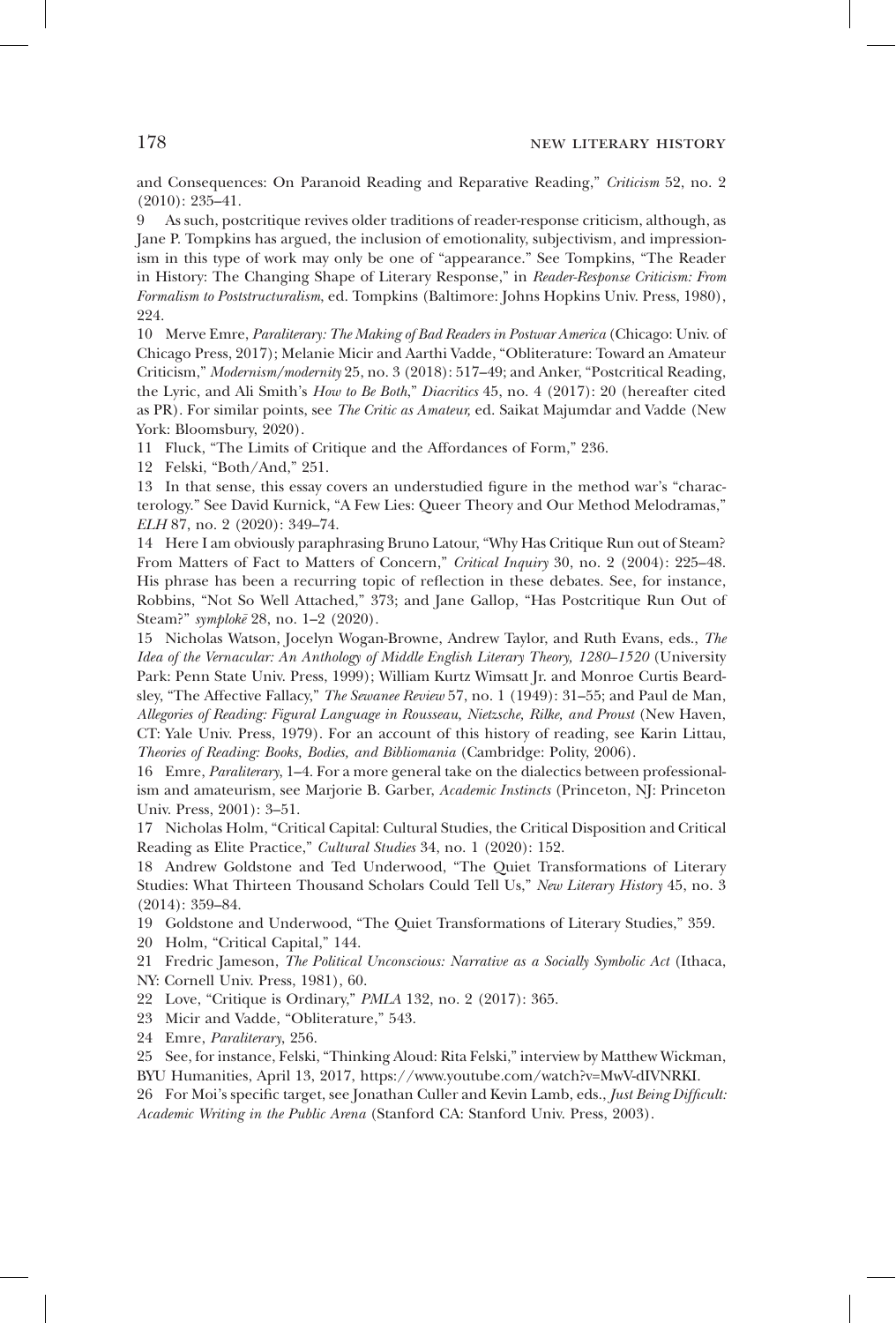27 Robbins, "Not So Well Attached," 371; Robbins, "Fashion Conscious Phenomenon," 5.

28 Robbins, "Not So Well Attached," 372.

29 Di Leo, "What is Critique without Pessimism?" 22.

30 Bruno Penteado, "Against Surface Reading: Just Literality and the Politics of Reading," *Mosaic: An Interdisciplinary Critical Journal* 52, no. 3 (2019): 95. For related points see Frida Beckman, "The Paranoid Style in Postcritique," *symploke* 28, no. 1–2 (2020): 37–49.

31 See, for instance, Susan Stanford Friedman, "Both/And: Critique and Discovery in the Humanities," *PMLA* 132, no. 2 (2017): 344–51; and Diana Fuss, "But What about Love," *PMLA* 132, no. 2 (2017).

32 Love, "Critique is Ordinary," 369.

33 Micir and Vadde, "Obliterature," 548n60.

34 See also Felski, *Uses of Literature* (Malden, MA: Blackwell, 2008).

35 Cara L. Lewis, "Beholding: Visuality and Postcritical Reading in Ali Smith's *How to be both*," *Journal of Modern Literature* 42, no. 3 (2019): 129–50 (hereafter cited as B).

36 Lucas Thompson, "Method Reading," *New Literary History* 50, no. 2 (2019): 295 (hereafter cited as MR).

37 See for instance Felski, *Uses of Literature*, 14.

38 Felski, *Hooked: Art and Attachment* (Chicago: Univ. of Chicago Press, 2020). For similar arguments about the practice of lay reading in literary studies, see Rachel Sagner Buurma and Laura Heffernan, "The Common Reader and the Archival Classroom: Disciplinary History for the Twenty-First Century," *New Literary History* 43, no. 1 (2012): 113–35; and Derek Attridge, "In Praise of Amateurism," in *The Critic as Amateur*, 31–48.

39 For the essay's most specific suggestions for possible modes of investigation, all of which pivot on experiences of reading, see Thompson, "Method Reading," 313.

40 As Doug Battersby has also noted, exemplary readings are sparse in this field of scholarship. See Battersby, "Reading Against Polemic: Disciplinary Histories, Critical Futures," *The Cambridge Quarterly* 49, no. 2 (2020): 103–23.

41 Note that Moi herself once played a key role in this dissemination: Moi, *Sexual/Textual Politics: Feminist Literary Theory* (London: Methuen, 1985).

42 And, indeed, work of this kind already exists in subfields such as literary anthropology, narratology, and book history. See, for instance, Adam Reed, "Literature and Reading," *Annual Review of Anthropology* 47 (2018): 33–45; Paul Dawson, "Real Authors and Real Readers: Omniscient Narration and a Discursive Approach to the Narrative Communication Model," *Journal of Narrative Theory* 42, no 1 (2012): 91–116; and David Miall, "Empirical Approaches to Studying Literary Readers: The State of the Discipline," *Book History* 9, no. 1 (2006): 291–311.

43 Jasbir Puar, "'I would rather be a cyborg than a goddess': Becoming-Intersectional in Assemblage Theory," *philoSOPHIA* 2 no. 1 (2012): 49.

44 Brian Massumi, "On Critique," *Inflexions* no. 4 (2010): 337–40; Jane Bennett, *influx & efflux: writing up with Walt Whitman* (Durham, NC: Duke Univ. Press, 2020): xix-xx; and Bennett, *The Enchantment of Modern Life: Attachments, Crossings, and Ethics* (Princeton, NJ: Princeton Univ. Press, 2001); Jamie Lorimer, "Nonhuman Charisma," *Environment and Planning D: Society and Space* 25, no. 5 (2007): 911–32; and Rosi Braidotti, *Posthuman Knowledge* (Cambridge: Polity, 2019).

45 Clare Hemmings, "Invoking Affect: Cultural Theory and the Ontological Turn," *Cultural Studies* 19, no. 5 (2005): 550–51; Paul Rekret, "A Critique of New Materialism: Ethics and Ontology," *Subjectivity* 9, no. 3 (2016): 225–45; Sara Ahmed, "Happy Objects" in *The Affect Theory Reader*, ed. Melissa Gregg and Gregory J. Seigworth (Durham, NC Duke Univ. Press, 2010): 50; Ahmed, *The Promise of Happiness* (Durham, NC: Duke Univ. Press, 2010); and Ahmed, *Living a Feminist Life* (Durham, NC: Duke Univ. Press, 2017).